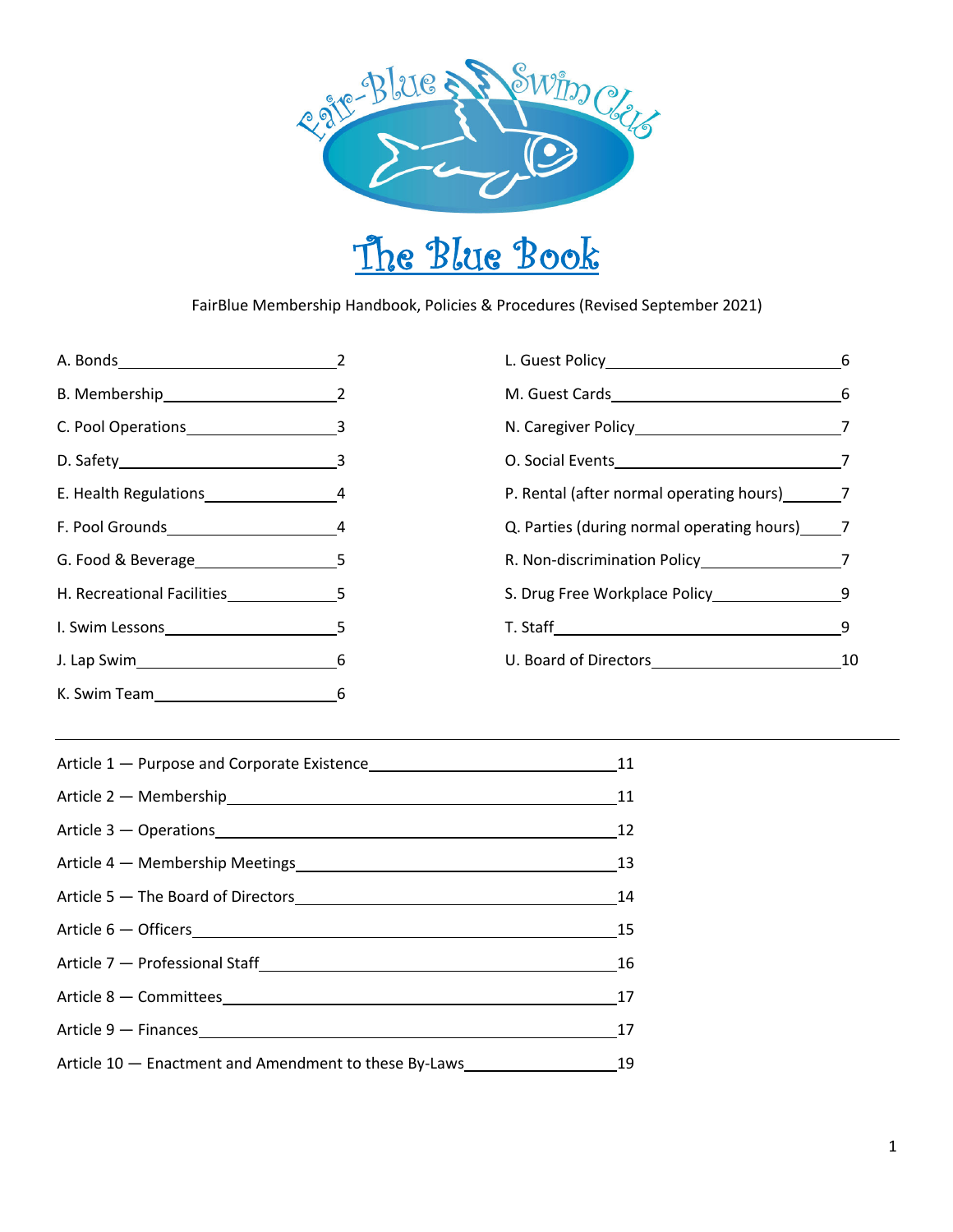# **A. Bonds**

1. New members pay \$350 for a bond (unless the three-payment option is chosen, then a fee of \$25 will be paid).

2. Once a bond is issued, the bond may be transferred to another adult within the original purchaser's household, or to the club for disposition. A bond can be transferred to an adult child who is no longer an associate member of the bond holder's household and who was previously an associate member under the current bond holder on a case-by-case basis. The transfer of a bond shall be made upon written request from the person in whose name the bond was issued, for a fee of \$25.

3. Our waiting list (if existent) is, in effect, security for your investment in FairBlue. Its existence provides potential purchasers for your bond should you decide to leave the Club.

4. Any person may request to be added to our waiting list (if existent) by contacting the Membership Director. There is no application fee involved and no requirement to join when the opportunity arises.

5. When a bond is relinquished for resale, it is offered to the prospective waiting list (if existent) in the order that such prospects are placed on the waiting list (if existent). If those contacted choose not to join, they will be taken off the waiting list (if existent).

6. Your bond is valuable; please keep it in a safe place. Bond values for bond numbers 0-1039 are \$250, 1040-1700 are \$300 and 1701 and higher are \$350.

# **B. Membership**

1. Current bond holder dues are \$350. Each additional family member's dues (associate) will be \$50. An associate member is a spouse or any family member who has reached her/his first (1st) birthday before May 1st of the current pool season and who lives in the same household. Any bond holder or associate who has reached their 65th birthday before May 1st of the current season, is entitled to a ten percent (10%) discount on bond holder or associate fee dues.

2. Current bond holders are required to pay a maintenance fee of \$100. This fee may fluctuate year to year.

3. To cancel a membership the bondholder must relinquish their bond by mailing a letter of relinquishment and their bond to 2005 FairBlue Lane, Wilmington, DE 19810 (Attn: Membership Director). The relinquishment letter must be postmarked by April 15<sup>th</sup> of the current season, or the bond holder will be liable to pay the current annual dues. Emailed relinquishment letters will be accepted if sent prior to April 15<sup>th</sup>of the current season.

4. Annual membership dues are to be postmarked by May 1<sup>st</sup> of the current season. A \$50.00 late payment fee will be assessed on payments postmarked after May 1st. No exceptions.

5. Only bond holders, associate members (those living in the same household), and caregivers (see Care-Givers Policy) may use the pool without a guest pass.

6. Membership identification will be by means of an official membership list maintained by the Membership Director. Membership cards have been issued as of May 2018.

7. Members (bond holders and associate members) must have staff register themselves and guests upon entering the pool enclosure. Members must accompany their guests at the pool and see that they abide by the pool's regulations.

8. Members (bond holders and associate members) are always required to conduct themselves in a manner generally deemed proper public conduct and are also expected to cooperate in keeping the Club facilities neat, orderly, and in good physical condition.

9. Supervision and conduct of young children are adult members' responsibility.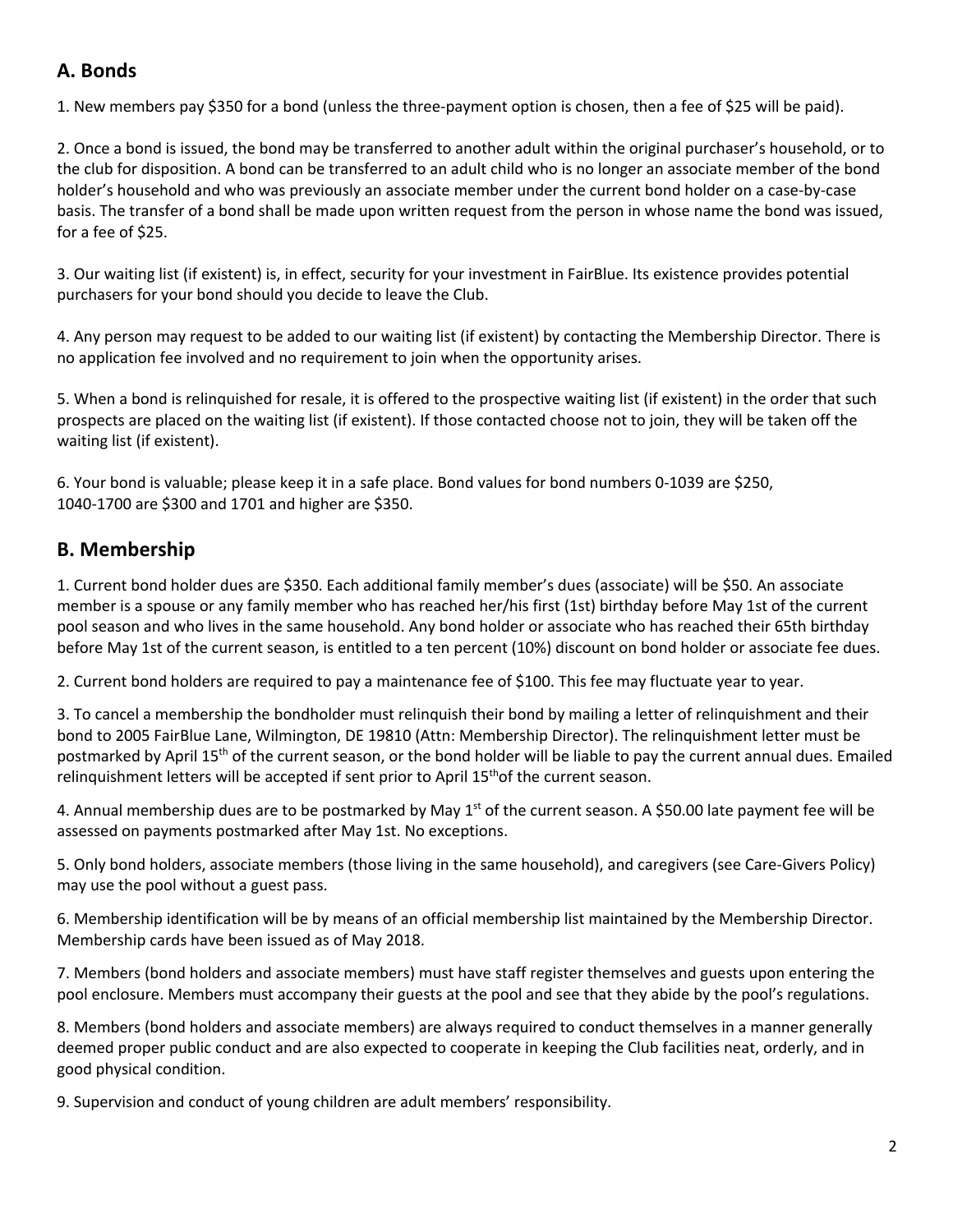10. Member's (bond holders and associate members) joining after July 4th will have bond holder dues prorated as calculated by the Membership Director.

# **C. Pool Operations**

1. Lifeguards are always in charge. They have the authority to enforce the rules and regulations of the pool and to eject any violators from the pool premises.

2. Hours of operation are posted at the pool each year. Changes to the normal operating schedule will be posted as far in advance as possible. In any event, the pool will close at 8:30 p.m. instead of 9:00 p.m. if no members are present. Please note during home swim meets FairBlue members (bond holders and associate members) can swim at the competing pool since ours is in use for the meet and vice versa as per NBSL rules.

3. During inclement or very cool weather, call the pool, check social media and pool website to be sure it is open. The pool may close due to temperature of less than 70 degrees or extended periods of rain. A sign will be posted on the door.

4. At the first clap of thunder, the pool(s) will close for 20 minutes.

5. Children 10 and under (after 7:00 p.m., children 12 and under) must always be accompanied to the swim club by an adult or a responsible teenager 15 years or older.

6. A 15-minute Adult Swim will be announced on the hour, when the pool is crowded. Additionally, the decision to omit or initiate adult swim, on the hour, is at the discretion of the pool manager.

7. Use of any swimming equipment must be approved by the pool staff. Inflated mats and floats are prohibited in the large pool except during pool sanctioned events (i.e., "Float Night"). Diving masks, snorkels, etc. can only be worn when actively swimming (not diving or on the slide). Diving masks, snorkels, etc. are not allowed in the diving well.

8. FairBlue allows the use of flotation devices for children who are learning to swim. However, the device must contain solid flotation material (no inflatable devices), the device must be designed in such a way that it cannot come off, the device must always hold the head face-up and a parent or person of responsible age must be always in the pool within arm's length. The pool staff or manager reserves the right to reject any device.

9. Members (bond holders and associate members) are both expected and requested to clean up after themselves, trash receptacles are provided.

10.Lounges and chairs are provided and should not be used as footrests or backpack holders. Hooks are provided to hang backpacks inside or outside change rooms.

11.Any payment to FairBlue Club, Inc. for guest passes, snack cards and swim team shall be made via our electronic membership application. Swim lessons, social events, etc. should be made by check or cash unless otherwise specified.

# **D. Safety**

1. No one is allowed within the pool enclosure unless a lifeguard is on duty.

2. Absolutely no glass containers are permitted inside the fenced area. No beverage of any type is allowed in the pools.

3. All children 8 and under will need to pass a water safety test (tread water for one minute and swim one length of the pool) to swim in the big pool without adult supervision.

4. Baby pool is only for non-swimmers that have NOT passed the big pool safety test. An adult or other responsible person (age 15 or older) must watch all children in the baby pool within the fenced area. No lifeguard is on duty, parents are responsible - please watch your children!!

5. Always close the gates to the baby/wading pool.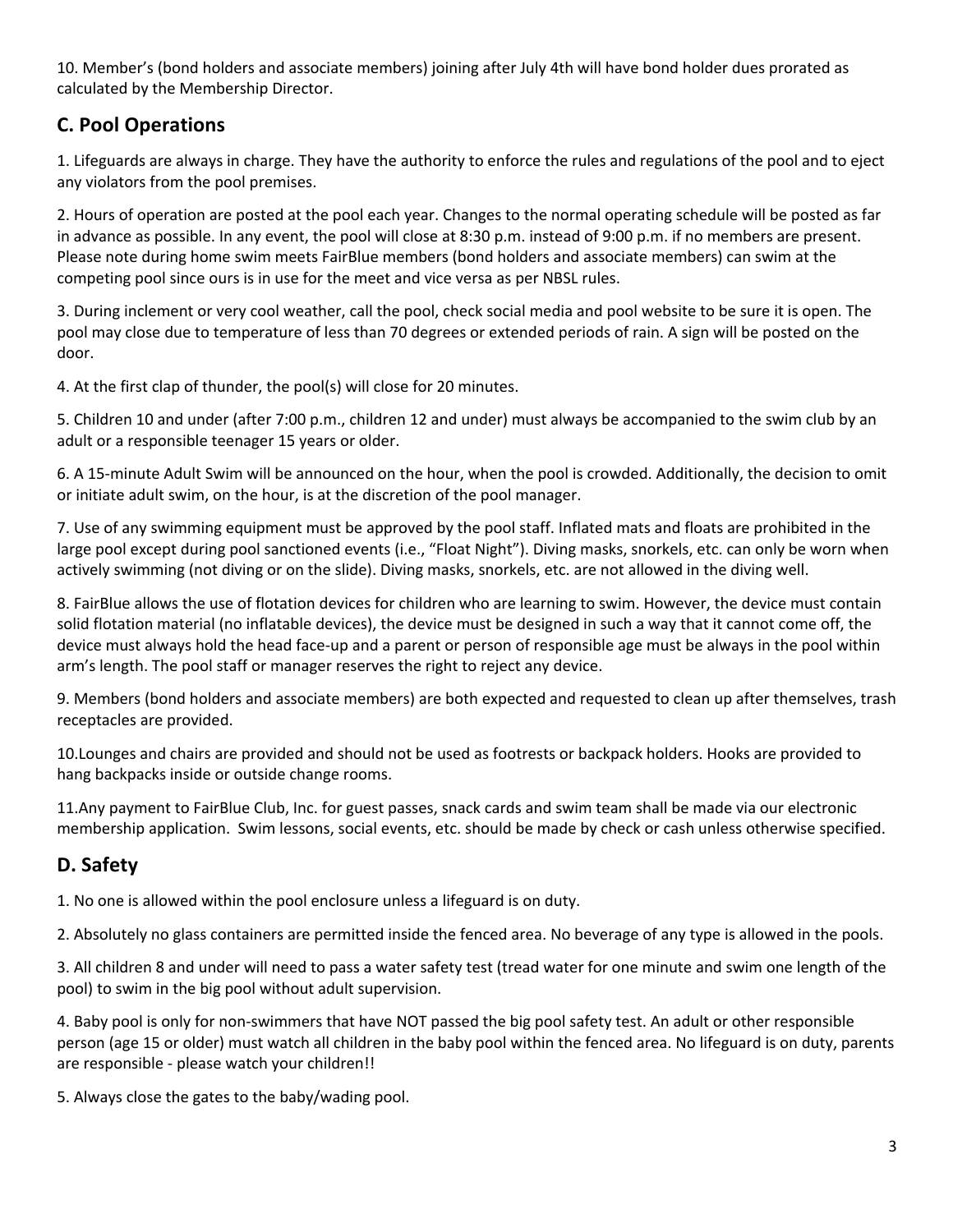6. One person is allowed on the diving board at a time. You must be able to jump directly out (not to the side) from the diving board on of your own free will and swim to the ladder unassisted. Parents may tread water close by for the safety of younger swimmers.

7. No running, walk on pool decks. Pushing, dunking, unauthorized games, or other horseplay is prohibited.

8. No diving in the restricted areas on the shallow end of the pool (5 feet of water or less) or in the wading pool.

9. Look before you leap into any pool.

10. The following rules will be obeyed when using the water slide:

- Only one person is allowed on the slide at any given time.
- Rough housing or horse play on the slide is strictly forbidden.
- Do not use the slide as a diving platform. The slide is made for sliding only, not diving. NEVER DIVE FROM ANY PART OF THE SLIDE.
- Always slide feet first.
- Do not slide until all obstacles (including people) are clear of the slider's path.
- Do not slide into or onto flotation devices.
- Users must either pass the swim test or wear an approved flotation device unless an adult is present to catch you.
- No "high fives".
- No stopping on the slide.
- No climbing on the slide.
- No swimming inside the roped area of the slide unless permission from pool staff while the slide is actively closed.

#### **E. Health Regulations**

1. For obvious sanitary reasons, small children in diapers must wear rubber or plastic pants sealed at the waist and legs to prevent leakage.

2. Persons having a communicable disease, skin eruption, fungus infection, eye, ear, nose or throat infection, or other open sores are not permitted in the pools.

3. Persons with open or bleeding wounds are not permitted in the pools. Any injury which occurs in the pool area, and which results in an open or bleeding wound must be treated and reviewed by pool staff before entry to the pools will be permitted.

4. Pets or other animals are not permitted inside the pool or fenced enclosure.

5. No smoking within fenced pool enclosure. If you must smoke, please do so in designated area outside the fenced enclosure.

#### **F. Pool Grounds**

1. Exercise extreme caution when driving on FairBlue Lane and on the Club's property. Restrict speed to not more than 15 mph. Watch out for children of all ages.

2. Please observe the **STOP** sign at the driveway exit and look both ways.

3. Please be considerate of the neighbors and use your horn only when necessary.

4. Park to allow the maximum use of the area by other cars.

5. Bicycles are to be parked in the racks provided (locks are strongly suggested).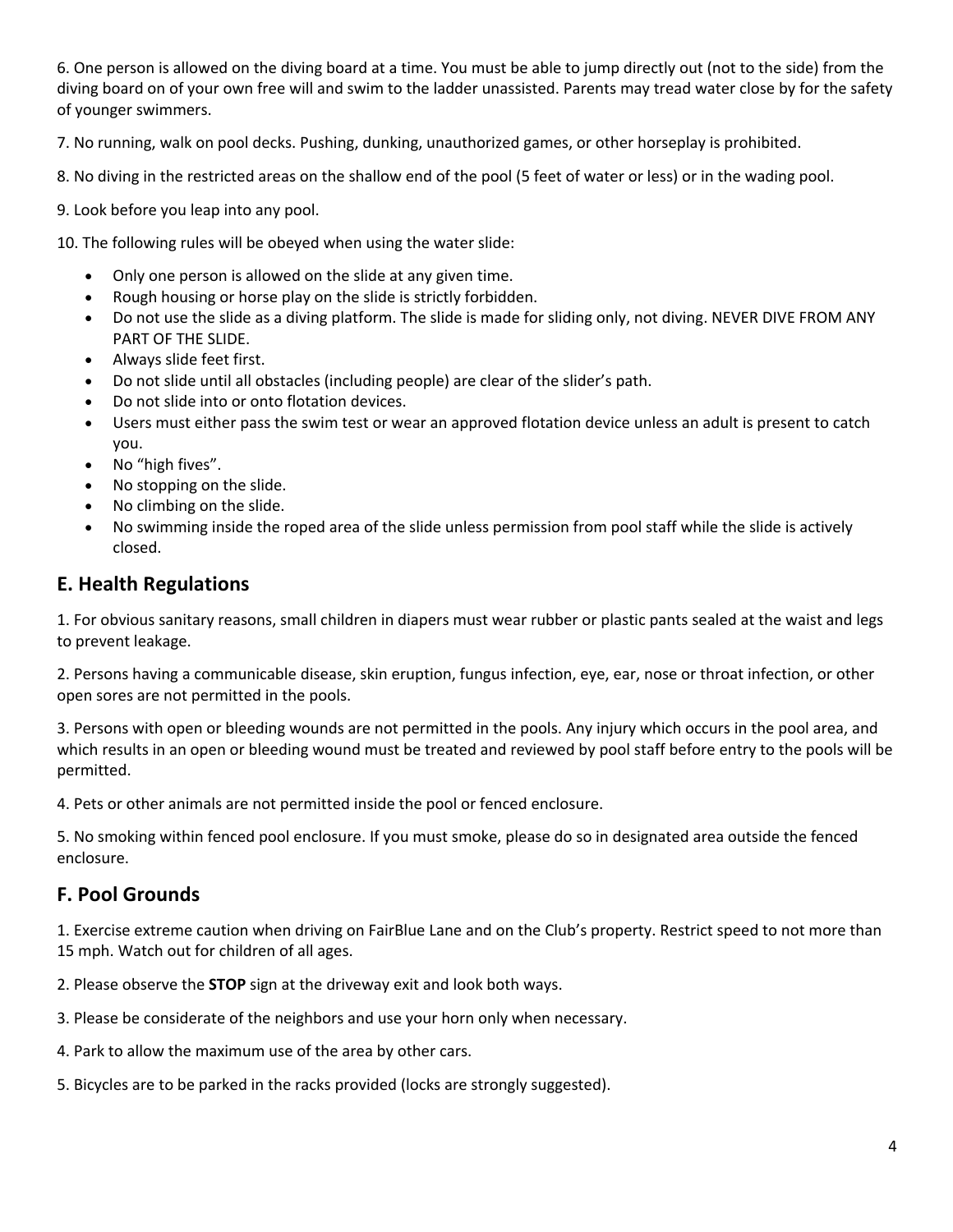6. There is no dumping of garden and yard debris outside the fenced area of the pool property except in the designated compost area. Signs may be posted.

7. No Parking is permitted on FairBlue Lane.

# **G. Food & Beverage**

1. The responsible consumption of alcoholic beverages by adults over the age of twenty-one (21) is permitted in moderation; however, usage must be discreet. Alcohol may not be consumed on the concrete deck inside the chair line along the outer edge of the concrete pool deck. A lifeguard may prohibit someone who appears to be intoxicated from entering the pool, and we ask that you politely respect their judgement. If a bond holder, associate member, or guest is demonstrating signs of intoxication or disruptive behavior, the pool manager and/or a member of the Board of Directors has the right, in its sole discretion, to request that such bond holder, associate member or guest leave the club premises. In the event such bond holder, associate member or guest does not leave voluntarily the pool manager and/or a member of the Board of Directors shall have the right to have such bond holder, associate member or guest removed.

2. Soft drinks (no glass!) are allowed on the concrete areas surrounding the pools. Soft drinks attract insects; please notify staff of any spills and dispose of soda and cans properly. Look for special receptacles for recycling cans.

3. Food may be consumed on the concrete areas surrounding the pools. Picnic meals should be eaten in the designated picnic area. Members are responsible for cleaning up after themselves on both the pool deck and picnic area.

4. Gum is not permitted in the pool; it clogs up pool drains.

5. No food or beverage is allowed on the playground or sand area.

6. Gas grills may only be operated by an adult. Please clean up after using grills and return the cover when cool.

### **H. Recreational Facilities**

1. All recreational facilities are available for use by the membership during normal pool hours.

2. All children should be adequately supervised while using the playground, basketball court or any other recreational equipment.

3. No hanging on the volleyball net. Return volleyballs and/or basketballs to the office when done using.

4. Sand must be washed off before entering any pool!

5. Do not throw sand.

## **I. Swim Lessons**

1. Group swim lessons are taught by our pool staff. Usually, four weeklong sessions are offered. Sessions are broken down into a variety of levels and class sizes are limited.

2. The fee will be determined by the swim lesson coordinator and posted before signing up. Payment is to be made directly to the swim instructor/coordinator and is due on or before at the first lesson. No refunds on lessons.

3. The first session usually starts 2 weeks prior to the week of July fourth followed by 2 to 3 more sessions, based on interest. The complete schedule of lessons will be posted at the pool each season. Sign-ups for each session will be determined by the swim instructor/coordinator.

4. Private swim lessons (for members only) can be arranged with the swim instructor/coordinator.

5. Swim instructor/coordinator has the right to cancel/reschedule/amend scheduled lessons based on inclement weather and/or pool closure.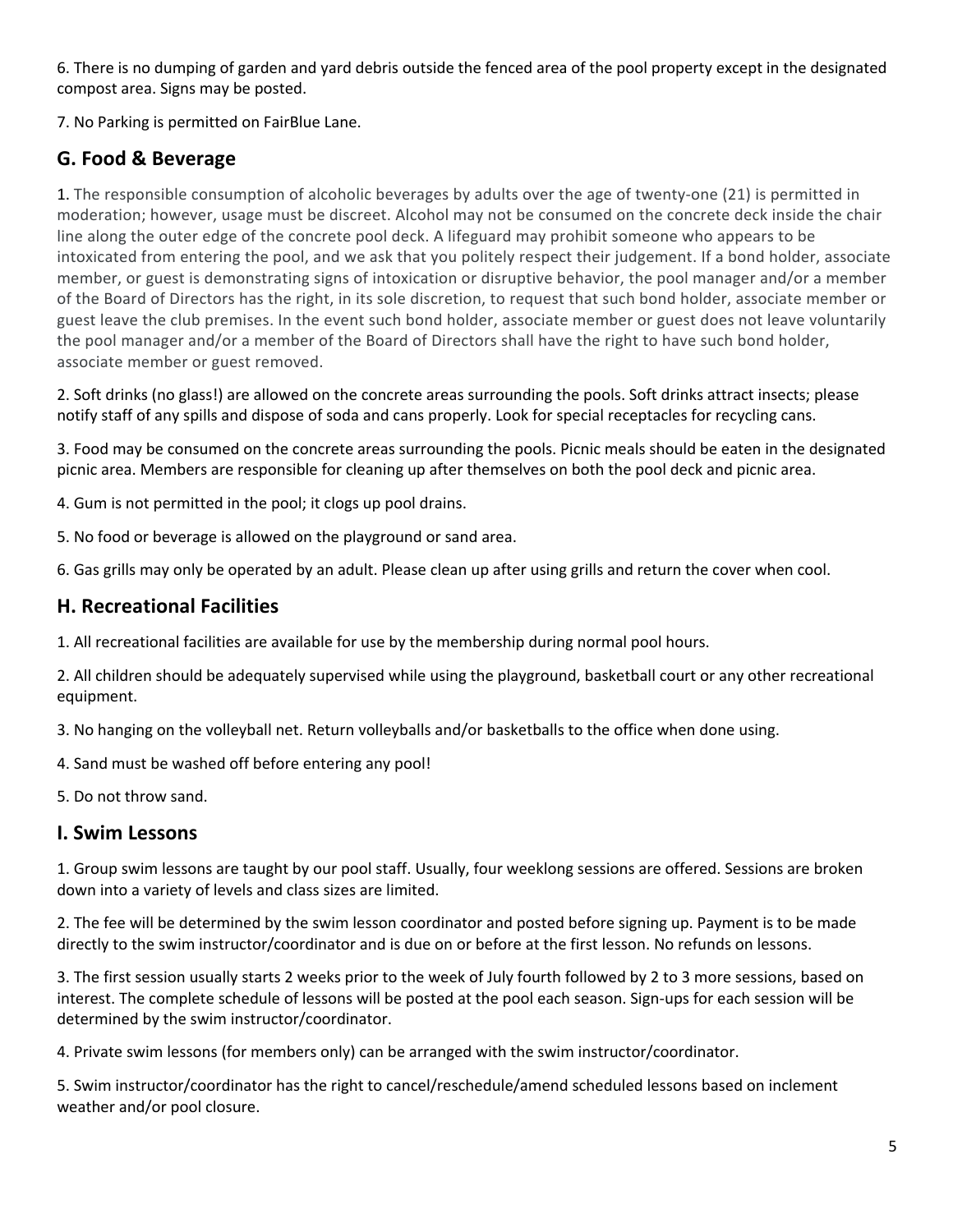## **J. Lap Swim**

1. Every day from 11:00am-12:00pm. During these hours each day lanes can be roped off by pool staff for those who want more than the 15 minutes available during Adult Swims at the top of each hour.

\*Lap swim WILL NOT occur on the 3 major holidays (Memorial Day, 4th of July and Labor Day) due to the high volume of members using the pool during those times.

Please note although the pool is available for all to enjoy during these times, the general membership has priority over the lane(s) that are roped off.

2. If you cannot make it to the pool during the specified lap swim, the board and staff suggest trying to come the first hour the pool opens or in the evenings. Check with staff if you have any questions.

## **K. Swim Team**

1. All 6 & under swimmers must be able to swim one length of the pool to be on the swim team.

2. NBSL requires a guard on the stand during warm-ups and recommends a guard on the stand during swim meets. FairBlue will provide a guard on the stand for all home meets (Board | January 2007) and practices (Board | June 2007).

3. Please note the NBSL rule for pool reciprocity. During home swim meets FairBlue members can swim at the competing pool since ours is in use for the meet and vice versa.

4. Swim team fee is \$55 (non-refundable) per swimmer.

5. Any raising of funds associated with the swim team (or pool) must be approved by The Board of Directors.

## **L. Guest Policy**

1. Members (bond holders and associate members) can share the hospitality and good will of the pool activities with their non-member friends through this policy.

2. Admission of guests will be accomplished purchasing guest passes which are sold only to adult members (bond holders and associate members) and are not transferable.

3. A given individual may not be a guest more than 10 times per pool season.

4. Members (bond holders and associate members) bringing more than 10 guests at one time (i.e., for picnics or parties) is considered a social gathering and must be scheduled and approved in advance via the online website application form.

5. Guests are permitted in the pool enclosure only when accompanied by an adult member. This privilege is extended to members as young as 9 years old at the discretion of the Pool staff/Manager.

6. The bond holder and associate member accepts the responsibility for any guest(s) that she/he brings to the pool. This includes adherence by the guest(s) to the rules and regulations of the pool and proper and safe conduct of the guests, especially children.

7. Guest privileges may be suspended from any bond holders and associate members by the Board of Directors for any serious violation of guest policy. In such cases, the unused portion of the guest pass in the offending member's possession will be forfeited.

## **M. Guest Pass**

1. A guest pass can be purchased by members (bond holders and associate members) through the electronic member account platform at any time.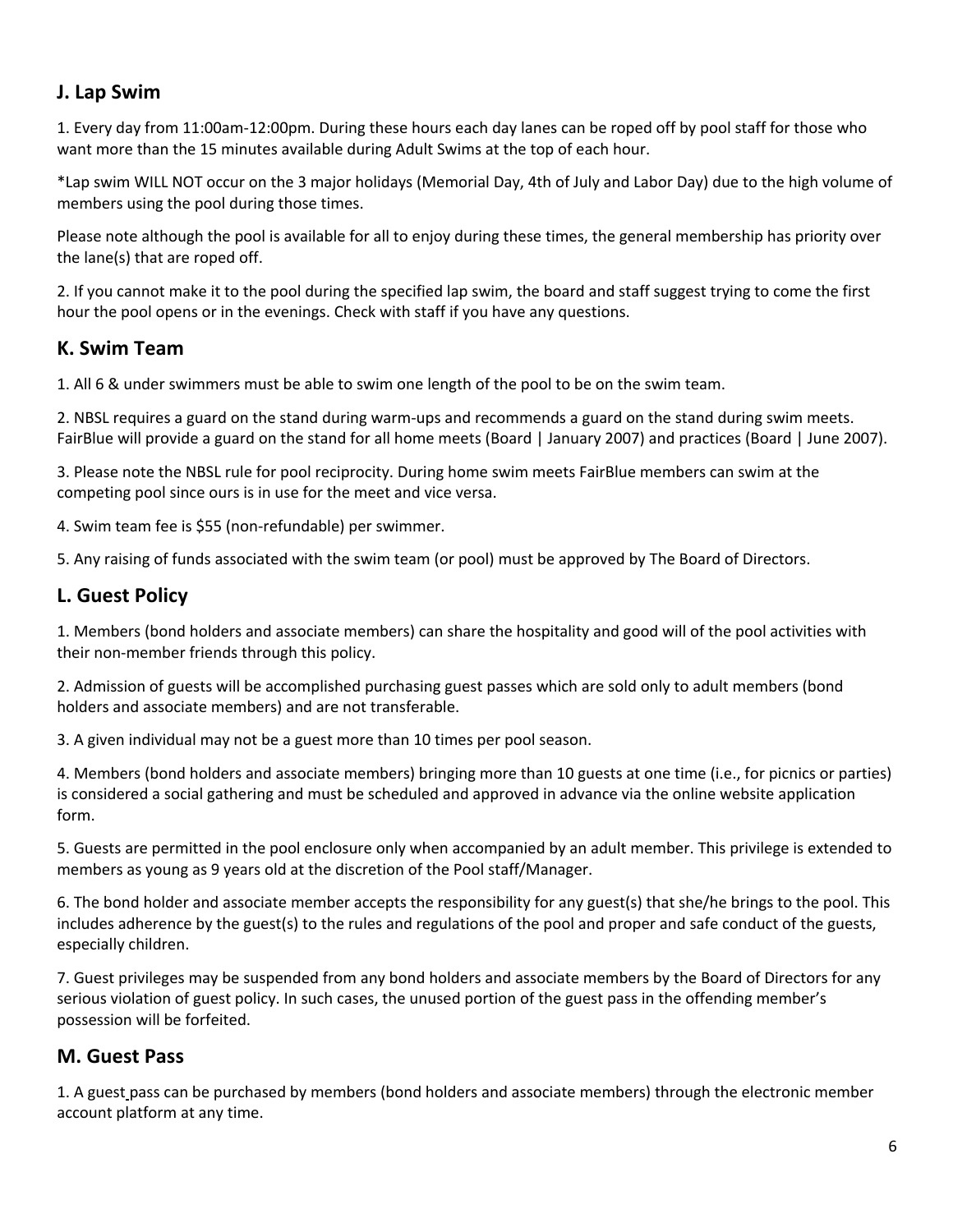2.A single guest pass is \$5.00 per person.

3. Guest passes are not transferable and are non-refundable.

## **N. Care-Giver Policy**

1. "Care-Giver" is defined as a person responsible for your children on a regularly scheduled weekly basis. A Caregiver must be at least fifteen (15) years old.

2. To provide access to the pool for the caregiver when providing care to your child/children, a bondholder must purchase either a guest pass for the Caregiver or may name a specific Caregiver as an associate member and pay the respective dues.

3. The Caregiver may only use the pool while accompanying the bond holders and associate members child/children in their care.

## **O. Social Events**

1. Guests are welcome at all social events; their ticket price includes the guest pass fee when accompanied by a bond holder and/or associate members.

2. Alcohol will be allowed at adult only (over 21 years of age) after hour parties, with the understanding that anyone consuming alcohol will be prohibited from entering the pool which will be closed during the event.

## **P. Rental (after normal operating hours)**

1. The pool may potentially be rented (after normal operating hours) for \$150 to members (bond holders and associate members) in good standing to host private parties as approved by The Board of Directors. The fee for a pool rental after Labor Day will be \$250 due to the cost of keeping the pool operating to accommodate such a request. Guards will be supplied by the pool and paid by the renter as stated in the rental agreement. A rental agreement (two copies) must be filled out and submitted to the Board of Directors for approval with a list of party guests and a check for the rental payable to FairBlue Club, Inc. Return one copy of the agreement to the renter when authorized.

2. The use of live bands during rental parties is prohibited.

3. There will be no "rain dates" for pool rentals.

4. Rentals may not be scheduled before May 1st for the upcoming season.

5. Renter is responsible for the clean-up of the pool grounds after rental.

## **Q. Parties (during normal operating hours)**

1. Parties must be scheduled and approved in advance via the online website application form

2. Weekend parties are not encouraged due to the infringement on the membership. No private parties will be scheduled on holidays.

3. Please limit non-member guests for parties to 10.

4. All non-member children 8 and under will need to pass a water safety test (tread water for one minute and swim one length of the pool) to swim in the big pool without adult supervision.

## **R. Non-discrimination Policy**

The following policy on equal opportunity and freedom from harassment shall be provided to the members (bond holders and associate members) of FairBlue Club and to the full and part-time employees of the Club. The employees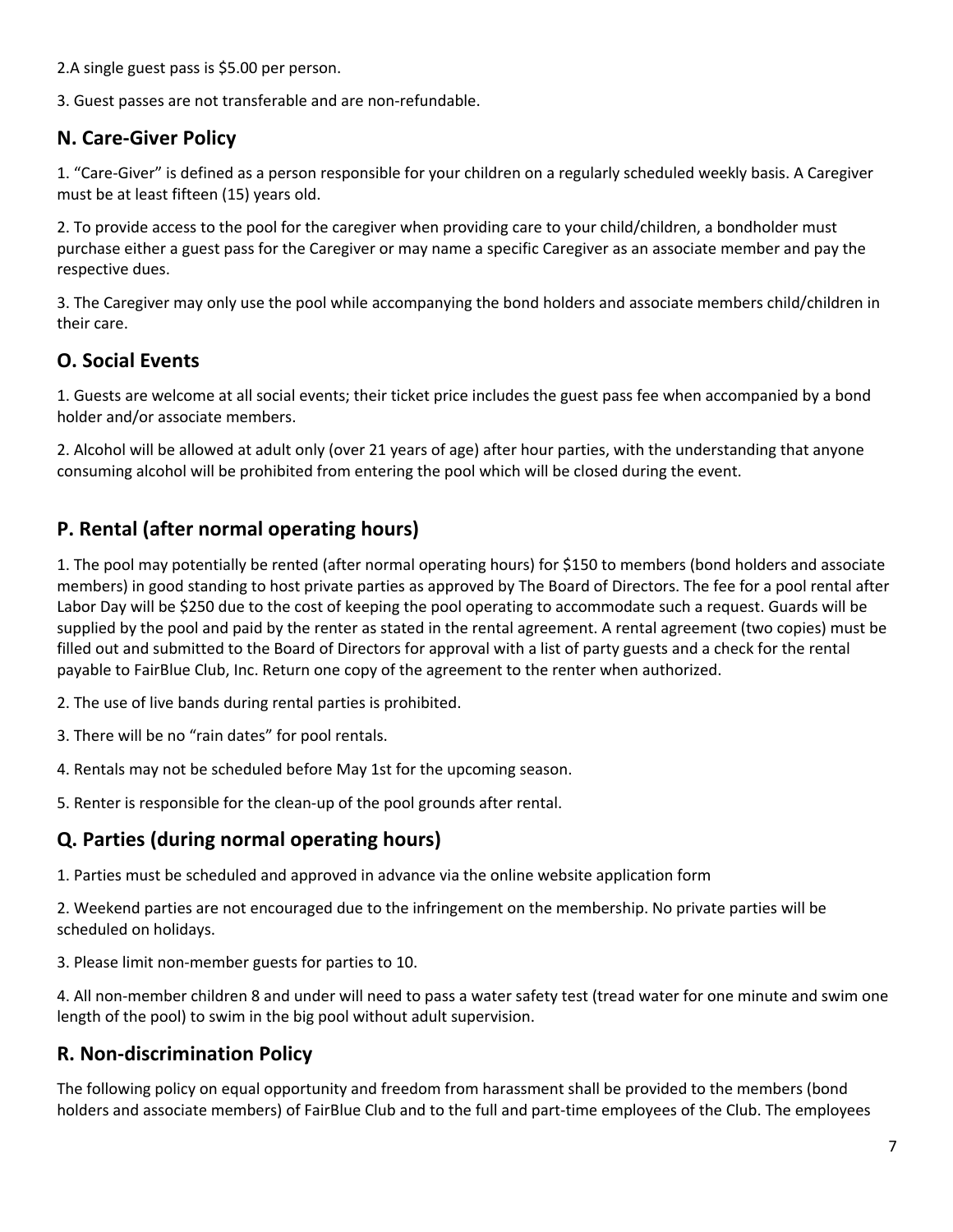will sign and date an Employee Acknowledgment indicating that they have received a copy of this policy. The policy is as follows:

#### FairBlue Club, Inc. Policy on Equal Opportunity, and Freedom from Harassment Preamble

Respect for the dignity and worth of every individual is a basic tenet of FairBlue Club, Inc. ("FairBlue"). Everyone has the right to work and live in an environment conducive to equal opportunity and free from discriminatory practices.

FairBlue does not tolerate harassment based on race, creed, color, national origin, age, marital status, sex, sexual orientation, religion, or disability. As an employer and a member of the community, FairBlue is committed to eradicating harassment and other discrimination on the basis of race, creed, color, national origin, age, marital status, sex, sexual orientation, religion, or disability.

Policy Prohibiting Harassment and Discrimination

#### *Equal Opportunity*

FairBlue is committed to equal opportunity in employment. The company will not base any employment decision on an individual's race, creed, color, national origin, age, marital status, sex, sexual orientation, religion, or disability.

#### *Harassment Prohibited*

FairBlue does not tolerate harassment based on race, creed, color, national origin, age, marital status, sex, sexual orientation, religion, or disability. Such harassment in the workplace is also a form of employment discrimination and is prohibited by law. All employees and Board Members are responsible for keeping FairBlue free from all forms of harassment.

#### *Harassment Defined*

1. Hostile Environment. Harassment prohibited under this policy includes verbal, visual or physical conduct relating to matters of race, creed, color, national origin, age, marital status, sex, sexual orientation, religion, or disability which is unwelcome to the reasonable person, and

• has the purpose or effect of unreasonably interfering with an individual's work performance,

or

• has the purpose or effect of creating an intimidating, hostile or offensive working environment.

2. Quid Pro Quo. Harassment based on sex or sexual orientation also includes unwelcome sexual attention, sexual advances, requests for sexual favors and other verbal, visual or physical conduct of a sexual nature when

• submission to such conduct is made either explicitly or implicitly a term or condition of an individual's employment,

or

• submission to or rejection of such conduct by an individual is used as a basis for employment decisions.

3. Examples of harassment include, but are not limited to threatening adverse employment actions if sexual favors are not granted, promising preferential treatment in return for sexual favors; unwarranted or unnecessary physical contact; excessively offensive remarks, including unwelcome sexually suggestive comments, unwelcome comments about race, color, religion or national origin, obscene jokes, jokes disparaging a racial or ethnic group or religion, and inappropriate use of sexually explicit or offensive language; the display in the workplace of ethnic or religious slurs, or sexually suggestive objects or pictures; and any of the foregoing actions by club members, associates, visitors, and/or vendors of FairBlue if such actions are known or condoned by FairBlue' s managing employees or Board of Directors.

This Policy covers all employees of the company, full-time, regular, and temporary, and all applicants for employment.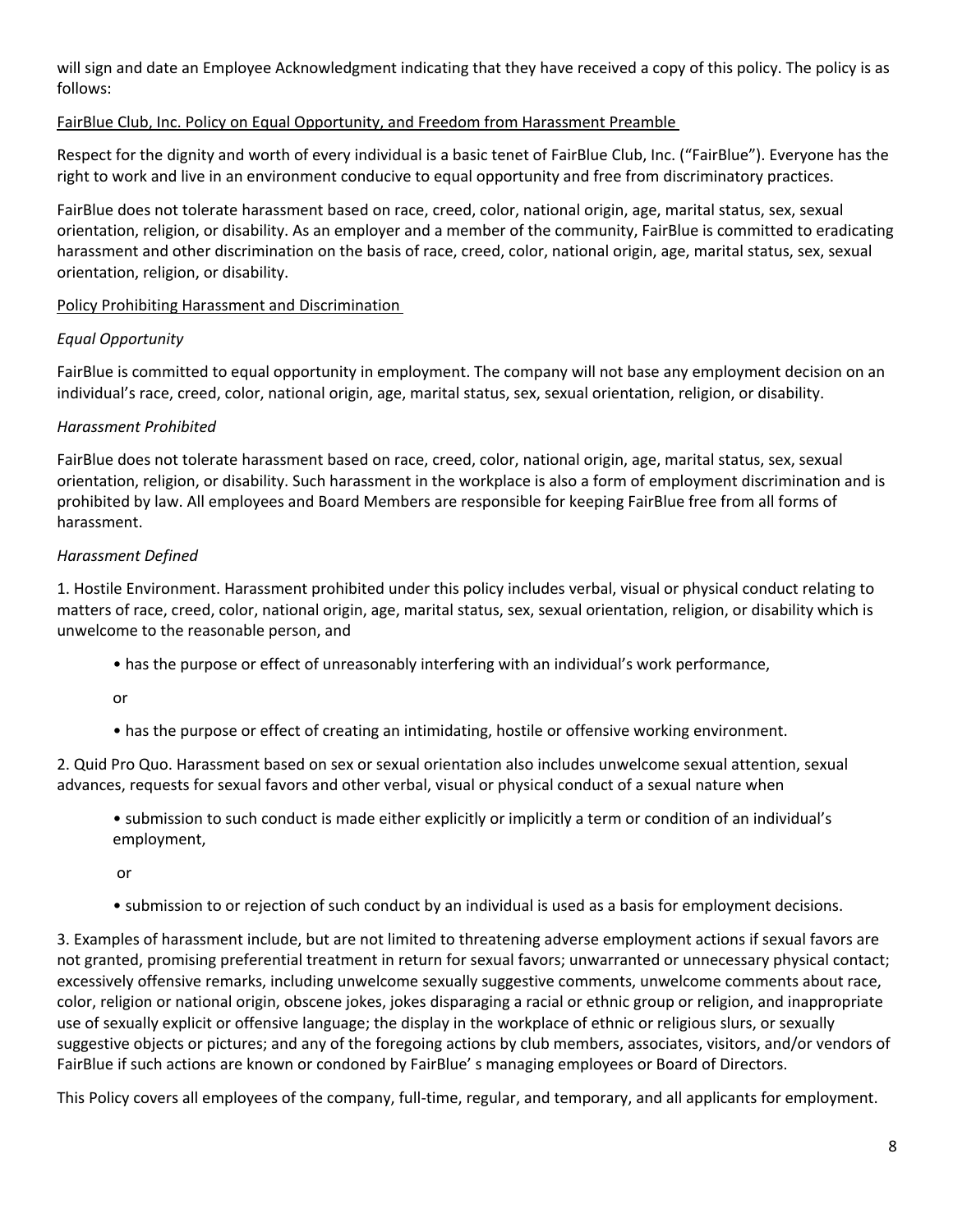#### *Enforcement of the Policy*

Any person who believes that there has been any violation of this Policy should report the matter promptly to the pool manager and/or a Board member.

FairBlue will investigate all allegations of violations of this Policy in as prompt and confidential a manner as possible and will take such corrective action as is warranted. In determining whether alleged conduct constitutes harassment, FairBlue will look at the record as a whole and at the totality of the circumstances. Any employee found to have violated this Policy will be subject to appropriate disciplinary action, up to and including termination of employment.

Retaliation in any form against anyone who exercises his or her right to make a complaint under this policy is strictly prohibited and will itself be cause for disciplinary action. Such retaliation violates the law.

#### *Information on Policy*

A copy of this Policy has been given to each of the company's existing employees. A copy is also given to each new employee at the time of hire. At least once annually, FairBlue will cause a reminder of this Policy to be published to all employees.

#### *Third Party Harassment*

Harassment by bond holders, associate members, visitors and/or vendors of FairBlue will not be tolerated. If such harassment takes place, FairBlue will take prompt and appropriate action to ensure that the harassment ceases and that FairBlue remains free from such harassment. Prompt and appropriate action may include the suspension or revocation of the harasser's membership or associate membership, restrictions concerning visitor privileges for bond holders, associate members, and visitors involved in the harassment, and/or the temporary or permanent banishment of the harasser or harassers from the Club grounds. Less severe punishment may also be taken if they are reasonably designed to prevent and eradicate the harassment.

## **S. Drug Free Workplace Policy**

FairBlue Club, Inc. is committed to providing a safe environment to its bond holders and associate members, and employees. That commitment is jeopardized when any FairBlue Club, Inc. employee illegally uses drugs or alcohol on the job, comes to work with these substances present in his/her body, or possesses, distributes, or sells drugs in the workplace. Therefore, FairBlue Club, Inc. has established the following policy:

- it is a violation of company policy for any employee to possess sell, trade, or offer for sale illegal drugs or otherwise engage in the illegal use of drugs, intoxicants, or alcohol on the job.
- It is a violation of company policy for anyone to report to work under the influence of illegal drugs or alcohol that is, with illegal drugs, intoxicants, or alcohol in his/her body.

• It is a violation of the company policy for anyone to use prescription drugs illegally. However, nothing in this policy precludes the appropriate use of legally prescribed medications. If you are prescribed a medication that causes drowsiness, please see the pool manager before starting your shift.

- Violations of this policy are subject to disciplinary action up to and including termination of employment.
- All employees share responsibility for maintaining a safe work environment and should encourage co-workers who uses alcohol or other drugs in the workplace to seek help.
- It is the responsibility of the manager to counsel employees to seek help whenever they see changes in performance or behavior that suggests an employee may be under the influence of alcohol or other drugs.

## **T. Staff (if not using a pool management company)**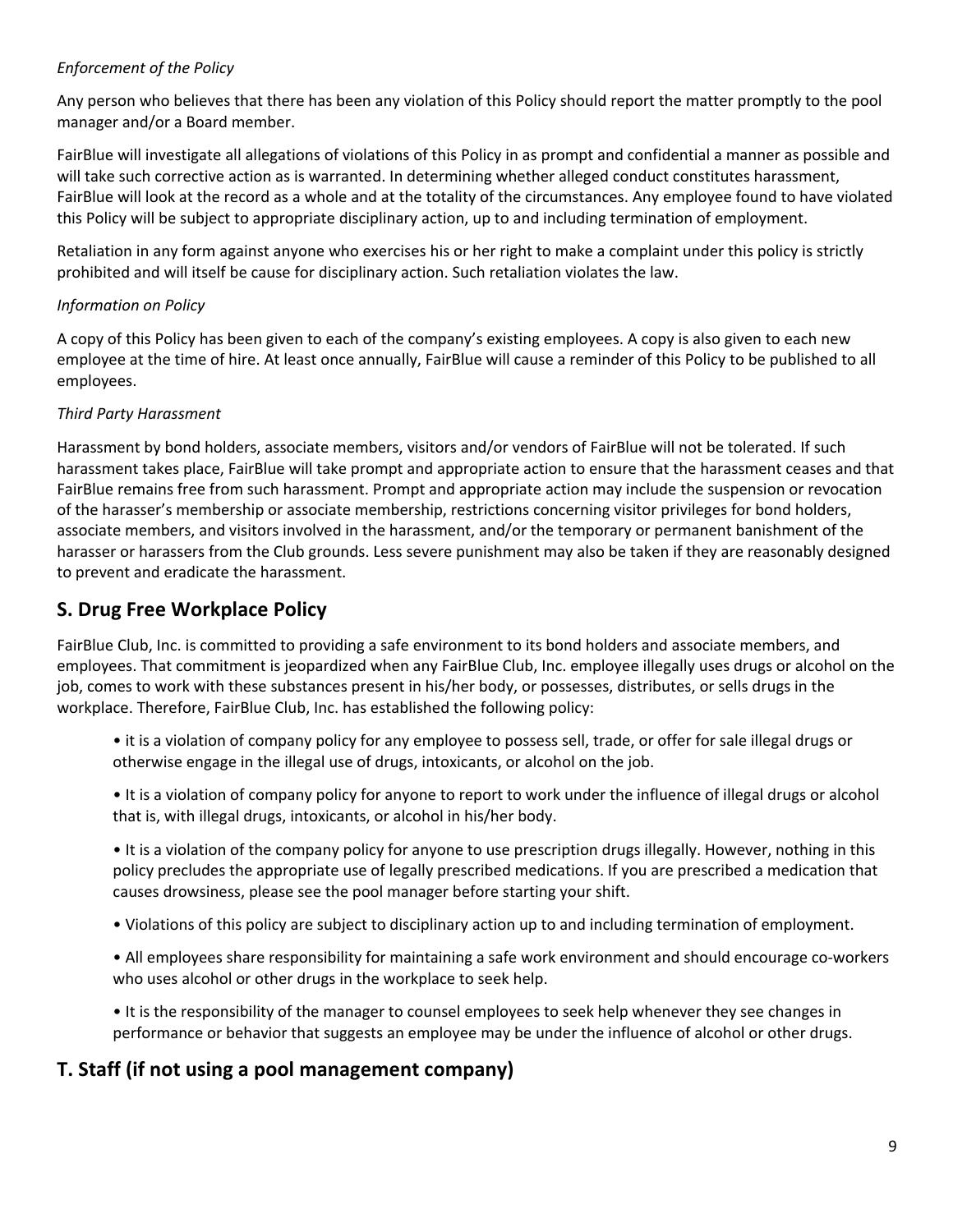1. Contracts for employment will be issued and must be signed before the start of each pool season. The signed contract becomes a binding agreement of employment with FairBlue. Termination on behalf of FairBlue would be according to By Laws Article 7 section 4; termination on behalf of employees may result in a financial penalty.

2. Guards working after hour parties will be paid time and a half.

3. After hours use of pool by staff is prohibited.

4. Staff must wear appropriate attire (shirts and/or hats) while on duty, if supplied by the Board of Directors.

## **U. Board of Directors**

1. Directors are eligible for their choice of a reduction in annual fees equivalent to one associate member or complimentary guest passes during their tenure. Directors are permitted to give complimentary guest passes to members for circumstances they deem appropriate.

2. Two signatures are required on all FairBlue Club, Inc. checks.

3. Directors are required to perform duties in good faith in a manner they believe is in the best interest of the corporation without allowing personal interests to interfere.

Please Note: If you have a special circumstance not covered in this book, please contact the board of directors in writing.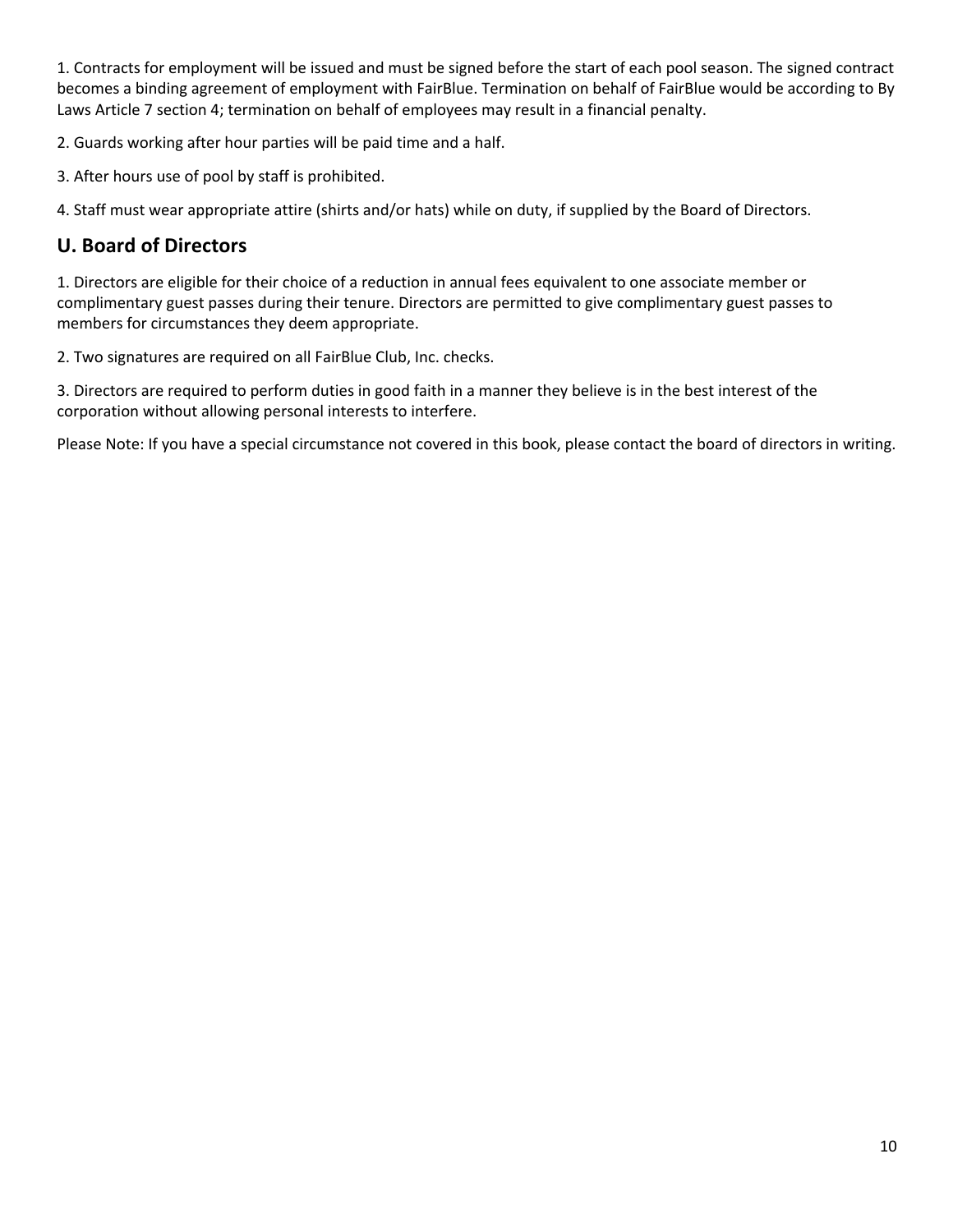# **Article 1 — Purpose and Corporate Existence**

**Section 1.** FairBlue Club Inc. shall exist as a private social organization to promote the health and general welfare of its members by operating recreational facilities. Principally a community swimming pool in Brandywine Hundred, New Castle County, Delaware.

**Section 2.** The club shall be incorporated under the laws of Delaware as a not-for-profit corporation. The board of directors shall maintain this status and shall comply with all laws and regulations of the state affecting incorporation.

**Section 3.** Any funds remaining shall be equally divided among all members in good standing as defined in Article 2, Section 4, of these by-laws.

**Section 4**. The club is empowered to enter contracts and to purchase, hold, transfer and sell land and other real property.

**Section 5.** Each person who serves as a director or officer of the club or is employed by the club under the provisions of these by-laws shall be indemnified by the club against any expense incurred in connection with the defense of any action, suit, or legal proceeding to which he/she in had a party by reason of being or having been a director, officer, or employee. This right to indemnification shall not pertain if he/she is judged liable for gross negligence or willful misconduct. In the event of death, this right to indemnification shall extend to his/her heirs and legal representatives.

**Section 6.** No bond holder, associate member, director, or officer of the club is empowered to contract any debt or obligation on behalf of the club except in the normal performance of duties prescribed by these by-laws or by actions, which have been duly authorized by The Board of Directors.

## **Article 2 — Membership**

**Section 1.** Membership in the club shall be acquired by purchase from the club of a certificate of membership under the terms and conditions prescribed by these by-laws.

**Section 2.** The Board of Directors shall set the total number of members from time to time but, at no time, shall the total number households exceed 300.

**Section 3.** Associate member status shall be granted, upon request, to any person in the immediate household of a member. This includes all persons in the member's immediate family or other persons permanently resident in his/her home. The board of directors also may grant associate member status to any other person as it deems appropriate provided a record of such action and the reason(s) for it are entered into the permanent minutes of the board.

**Section 4.** Bond Holder status shall be maintained by continued ownership of a certificate of membership, and by timely payment of annual dues and any fees and assessments prescribed by The Board of Directors in accordance with Article 9 of these by-laws. Associate member status shall be maintained by timely payment of annual dues and any fees prescribed for associate members in accordance with Article 9 of these by-laws, except that associate member shall not be subject to any assessments.

**Section 5.** The Board of Directors is empowered to impose reasonable terms and conditions for bond holder and associate membership, except that it is not empowered to impose restrictions based upon sex, race, religion, ethnic origin, political beliefs, disability, age, or similar criteria.

**Section 6.** Bond Holders must be at least 18 years of age, which age shall be considered the minimum for having attained adult status where such status is required by any provision of these by-laws. Application of the term "adult" to any lesser age in any action by the club or its board of directors shall have no effect upon its definition for the purposes of these bylaws. There shall be no age restrictions on associate member status.

**Section 7.** Requests for membership shall be acted upon in the order in which the membership director receives them. For this purpose, he/she shall maintain a list of all persons seeking membership, adding to the end of the list the name of each person expressing a desire to become a member. As memberships become available, the membership director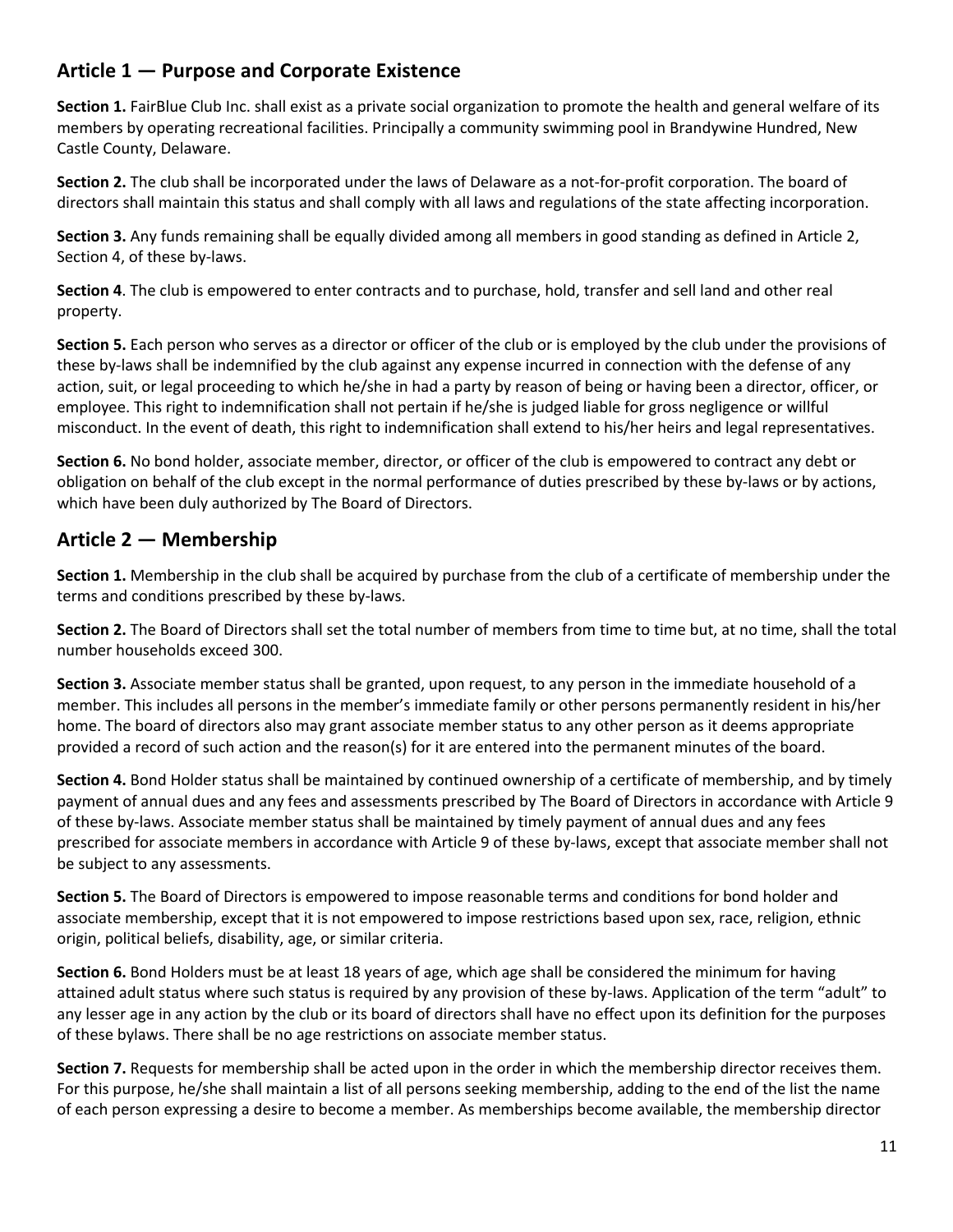shall initiate a process by which the person whose name is at the beginning of the list shall be invited to apply. At times, the Board of Directors may offer installment payments. There is no initiation fee. Applicants must pay current season membership fee, installment fee (if applicable) and maintenance fee. A former bond holder who has withdrawn from the club because of circumstances clearly beyond personal preference, except as the result of disciplinary action by The Board of Directors, shall be entitled to special consideration for readmittance to the extent that his/her name shall be placed on the waiting list after that of any other person in similar situation but before any other person not in similar situation.

**Section 8.** The Board of Directors shall adjust the price at which a bond can be purchased or redeemed from time to time.

**Section 9.** Membership bonds shall be numbered, dated, and issued in the name of any adult who has complied with the application procedure prescribed by Section 7 of this article. Once issued, a bond may be transferred to another adult within the original purchaser's household or to the club for disposition. No other transfer shall be permitted. Transfer shall be made upon written request from the person in whose name the bond was issued. No certificate shall be issued jointly to two or more persons.

**Section 10.** At the same time, ownership shall be recorded by the membership director on the membership roster, which roster shall be the final arbiter in the event of a dispute concerning ownership of the certificate.

**Section 11.** A member may relinquish without penalty, by April 15 of the current season, from the club by submitting a written notice of relinquishment and bond certificate (if bond is lost, member must state so in the written notice), to the membership director. Such notice is not subject to any approval and need not contain a reason for withdrawal. Failure to include a reason, however, shall constitute a waiving of the right to preferential readmission as defined in Section 8 of this article. See Section B, 3, Membership, Details for Relinquishment for further details.

**Section 12.** Upon receipt of written relinquishment, the membership director shall cause the club to relinquish the withdrawing member's bond. A refund of the original bond payment will be made in order of received relinquishments, based on the allotted revenue available, or until the club has secured a purchaser for the certificate in accordance with the terms of this article. In the event no purchaser is available, the delay shall be extended until one becomes available. The relinquishing member shall have no membership rights during the interim nor shall he/she be liable to pay annual dues, fees, or assessments imposed after the date of the notice of relinquishment. An order of disciplinary action by The Board of Directors shall have the same effect as a notice of relinquishment for the purposes of this section.

**Section 13.** Any debt owed the club, including annual dues, fees and assessments payable on or before the date of a notice of relinquishment, shall be a lien against the certificate of membership and shall be subtracted from its redemption price before payment is made. In the event such debt is more than the redemption price to be paid, the balance shall remain a debt of the individual to the Club. No refund of annual dues or of fees already paid, either in whole or in part shall be made except by specific authorization by The Board of Directors.

# **Article 3 — Operations**

**Section 1.** The club shall operate and make its facilities available to all members and associate members during the period of the year accepted as suitable for outdoor swimming and related recreation. This season, generally, shall extend from the annual Memorial Day holiday weekend in May until the annual Labor Day holiday weekend in September. Specific dates and times of normal operation shall be fixed by The Board of Directors, which may extend the season if deemed appropriate, or may curtail it in the event continued operation would pose a threat to safety or health or be deemed impossible because of an emergency.

**Section 2.** The facilities of the club shall be always operated for the benefit of the entire membership and never for the profit or advantage of any person or group of persons, whether members or not. Nothing in this section shall prohibit the club from renting its facilities for a reasonable fee, except during normal operating hours, to individual members or groups of members for their private use. Nor shall anything in this section prevent the curtailment of operations for short periods of time during normal operating hours for club-related activities such as swim meets, charitable events,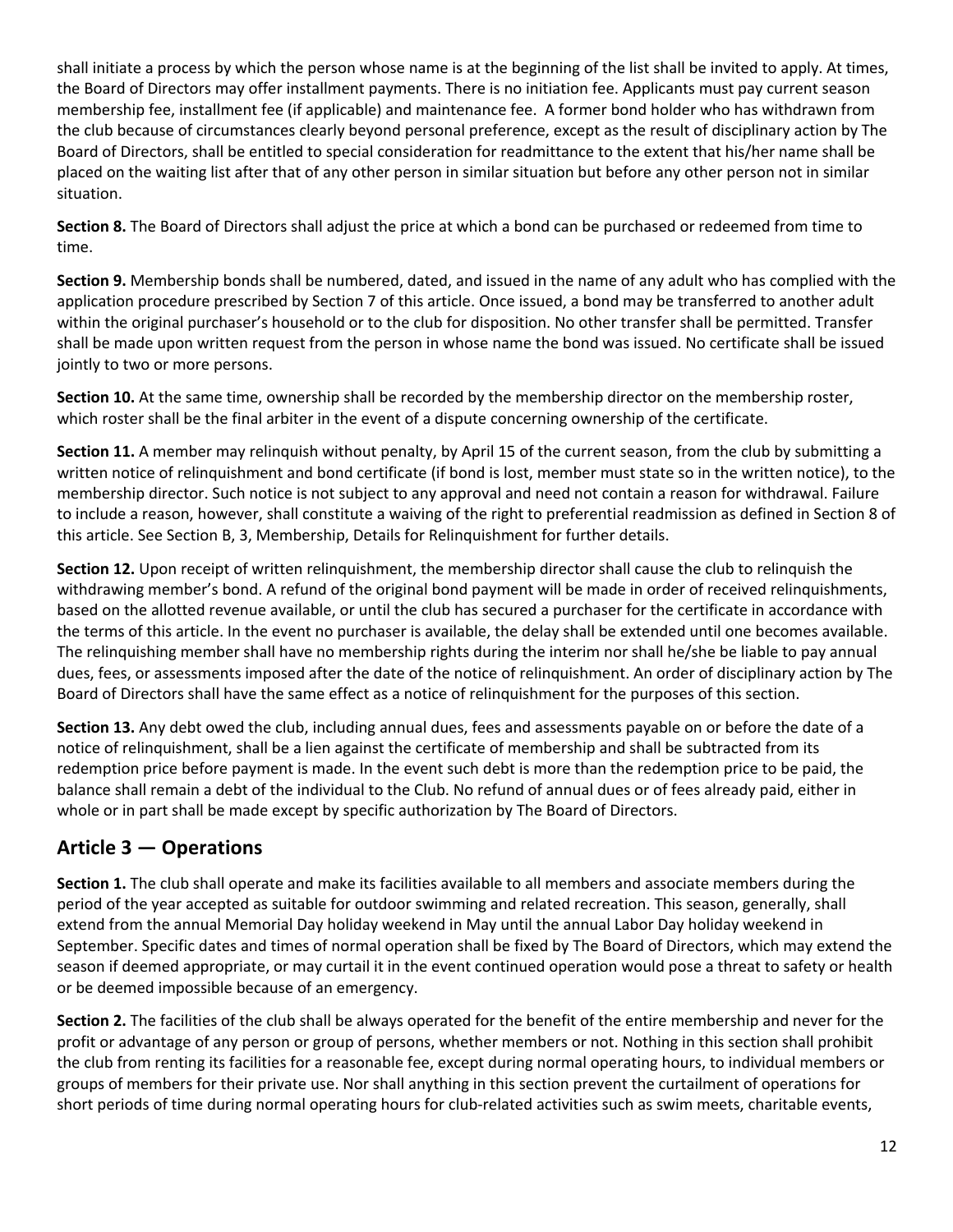and the like. Such exceptions from normal operations shall be permitted only with the concurrence of The Board of Directors and under conditions, which protect the property of the club and the safety of persons using club facilities.

**Section 3.** Members, associate members, and guests shall conduct themselves in a manner deemed proper public conduct when using club facilities or present on club property.

**Section 4.** Admittance to, and use of, club facilities by members, associate members and guests shall be further governed by rules enacted by The Board of Directors. Such rules shall be published in a form convenient for reference and shall be distributed to all members at least once a year. Any changes in such rules adopted by The Board of Directors during the operating season shall be posted at the pool for no fewer than three consecutive days before they are effective. Publication of rules by either of the methods shall constitute due notice and all persons using club facilities shall be bound by them.

**Section 5.** The Board of Directors is empowered to enforce all rules and assure proper conduct by whatever means it deems necessary and appropriate. The professional staff of the club is empowered to enforce all rules, and commonsense response to situations by whatever means it deems appropriate under the circumstances, subject to later concurrence by The Board of Directors. The board is empowered, by a two-thirds vote, to suspend or expel any member found, after due process (written notice of violation and given an opportunity to be heard), to be in continued or serious violation of its rules or unresponsive to reasonable enforcement efforts. Expulsion of a member shall be accomplished by recalling the member's membership bond and paying for it in accordance with Sections 12 and 13 of Article 2 of these by-laws. Expulsion of an associate member shall be accomplished by issuing a notice declaring that person no longer is an associate member. Expulsion shall not require any refund, in whole or in part, of annual dues or any fees already paid.

**Section 6.** The Board of Directors shall maintain adequate insurance coverage for liability and property damage.

## **Article 4 – Membership Meetings**

**Section 1.** Members of the club shall meet in annual sessions and at such other times as is necessary to conduct the business of the club.

**Section 2.** All members currently recorded on the club membership roster shall be entitled to written notice of such meetings at least 10 days in advance of the date on which they are to be held in a form which states the purpose of the meetings, the time and the place for it, and any other information reasonably considered necessary to participate in the meeting. Such notice shall be considered given when a written notice is sent by mail (to the member at the address recorded on the membership roster), email, public posting, and/or social media.

**Section 3.** A quorum at any meeting shall be any 25 members: A quorum may be achieved by proxy. Proxies may be acquired via e-mail, social media, or hard copy (located at the pool).

**Section 4.** The president of the club shall preside at all meetings of the club. In his/her absence, the officer who normally would fill the function of the president in such a situation shall preside.

**Section 5.** Any member shall have the right to address any meeting and to present proposals, which properly may come before the meeting. Each member is entitled to one vote, which may be cast in person or assigned by written proxy to any other member or adult associate member. Voting may be by any generally recognized procedure. A majority of votes cast by members present, in person or by proxy, shall carry a proposal except on questions on which a larger majority is required by provisions of these by-laws and/or the certificate of incorporation.

**Section 6.** Adult (age 18 and above) Associate members shall have the right to attend all meetings of the club and to cast proxy votes in lue of bond holders.

**Section 7.** The annual meeting of the club shall be held no later than the end of November at a time and place set by The Board of Directors. The hour of meeting shall be one at which it reasonably can be assumed the average member can attend and the location shall be reasonably accessible to the average member.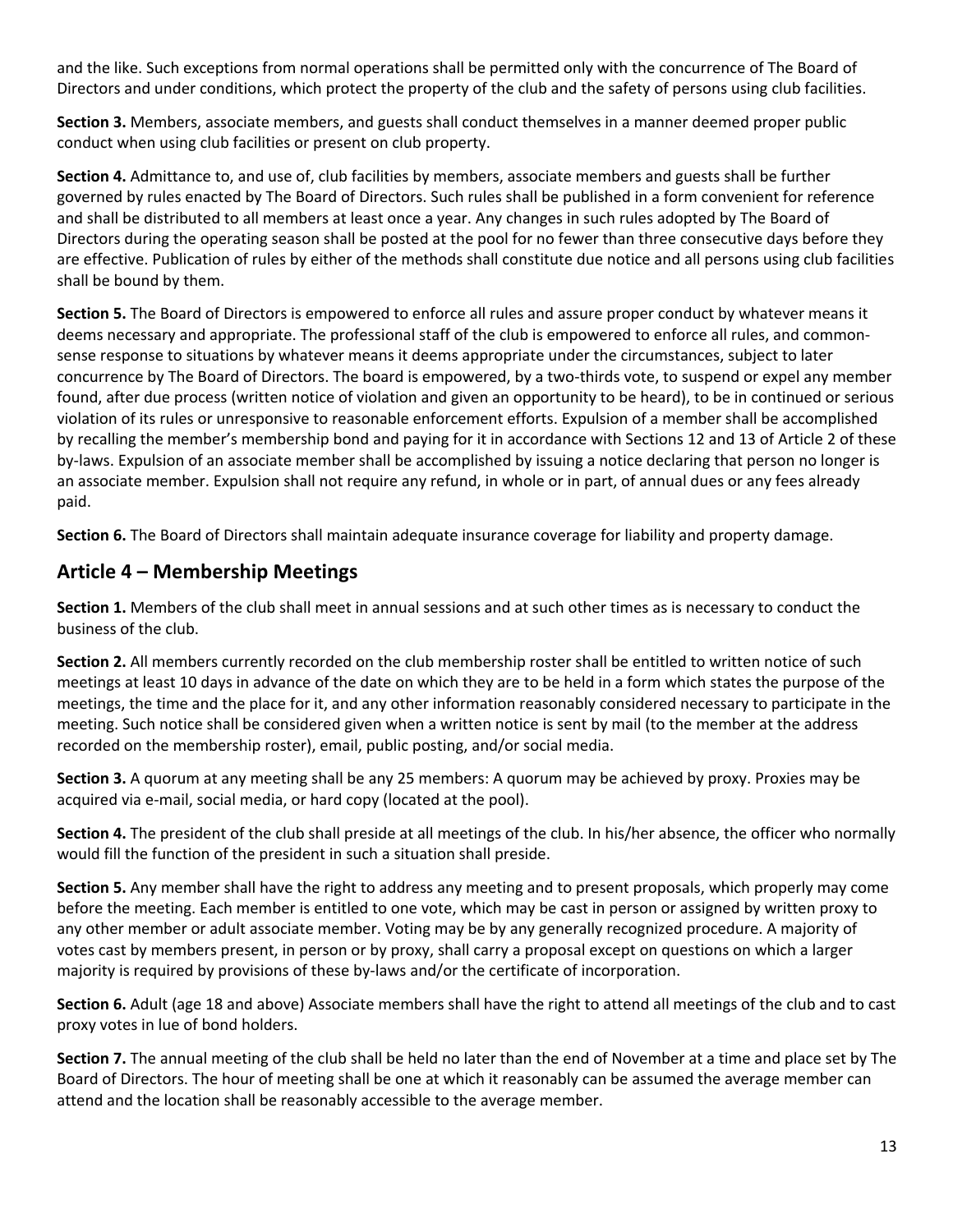**Section 8.** The annual meeting shall be for the purpose of receiving an annual report from The Board of Directors on the operation of the club; electing directors; receiving committee reports; adopting annual operating and capital budgets; and transacting any other business, which may properly be brought before such a meeting.

**Section 9.** Any Bond Holder present (in person) at the annual meeting may nominate any eligible person for election to any director position available, provided he/she notifies the secretary of the club in writing of his/her intention to do so at least 10 days before the meeting. If such nomination is seconded by any other Bond Holder member present (in person) at the annual meeting, the nominee shall be presented to the membership for election. on a basis equal to that of nominees presented by the nominating committee.

**Section 10.** No nominee may be presented to the membership for election before having given assent to serve if elected.

**Section 11.** Special meetings of the club may be called at any time by The Board of Directors. Such meetings may be called only for a specific purpose or purposes, which shall be stated in the notice of meeting, and no other business may be brought before such meeting. The requirements concerning time of day and location for special meetings shall be the same as prescribed by Section 7 of this article for the annual meeting.

**Section 12.** The Board of Directors shall call a special meeting at any time it is presented with a petition to do so signed by no fewer than 25 Bond Holders members and stating the purpose(s) for which such a meeting is desired. Such a meeting must be held within 30 days of the receipt by the secretary of the club of such a petition. The secretary shall comply with the notification procedure prescribed by Section 2 of this article.

**Section 13.** The Board of Directors may conduct a poll of Bond Holders by mail or electronic mail on any question not excluded from such consideration or reserved to the annual meeting by these bylaws. Such a poll shall have the same effect as a special meeting. A mail poll may be held in lieu of a special meeting requested under the provisions of Section 13 of this article only with the assent of all the petitioners for such a meeting. Affirmative votes by a majority of Bond Holders responding to a mail poll shall be required for approval of a proposal so presented, except in cases where a larger majority is required by provisions of these by-laws. The Board of Directors shall fix a period, which shall not be less than 20 days, during which response to a mail poll shall be received.

## **Article 5 — The Board of Directors**

**Section 1.** Between membership meetings and polls, the business of the club shall be conducted by a Board of Directors consisting of nine persons who are Bond Holders or adult associate members elected by a majority vote of Bond Holders present in person or by proxy, at the annual meeting of the club. No two or more persons from the same household may serve as directors at the same time. Directors shall take office upon the adjournment of the meeting at which they are elected.

**Section 2.** The Board of Directors shall have, in addition to the powers stated in these by-laws, all reasonable authority and powers necessary to conduct the business of the club.

**Section 3.** Directors shall be elected for a two-year term of office. Each director shall serve no more than four consecutive two-year terms (8 years total).

**Section 4.** Directors shall serve without pay beyond reimbursement of out-of-pocket expenses incurred in performance of duties on behalf of the club.

**Section 5.** The Board of Directors shall meet in an organizing session to elect officers and to transact any other business, which may properly come before directors within 30 days of the adjournment of the annual meeting. Thereafter, the Board shall meet periodically, holding no fewer than four meetings between annual meetings. A meeting of the Board may be called by the president or by any three directors acting together. Meetings shall be held on dates and at times and places that reasonably can be considered appropriate for attendance by a majority of the directors. The secretary shall give all directors due notice of all meetings of the board.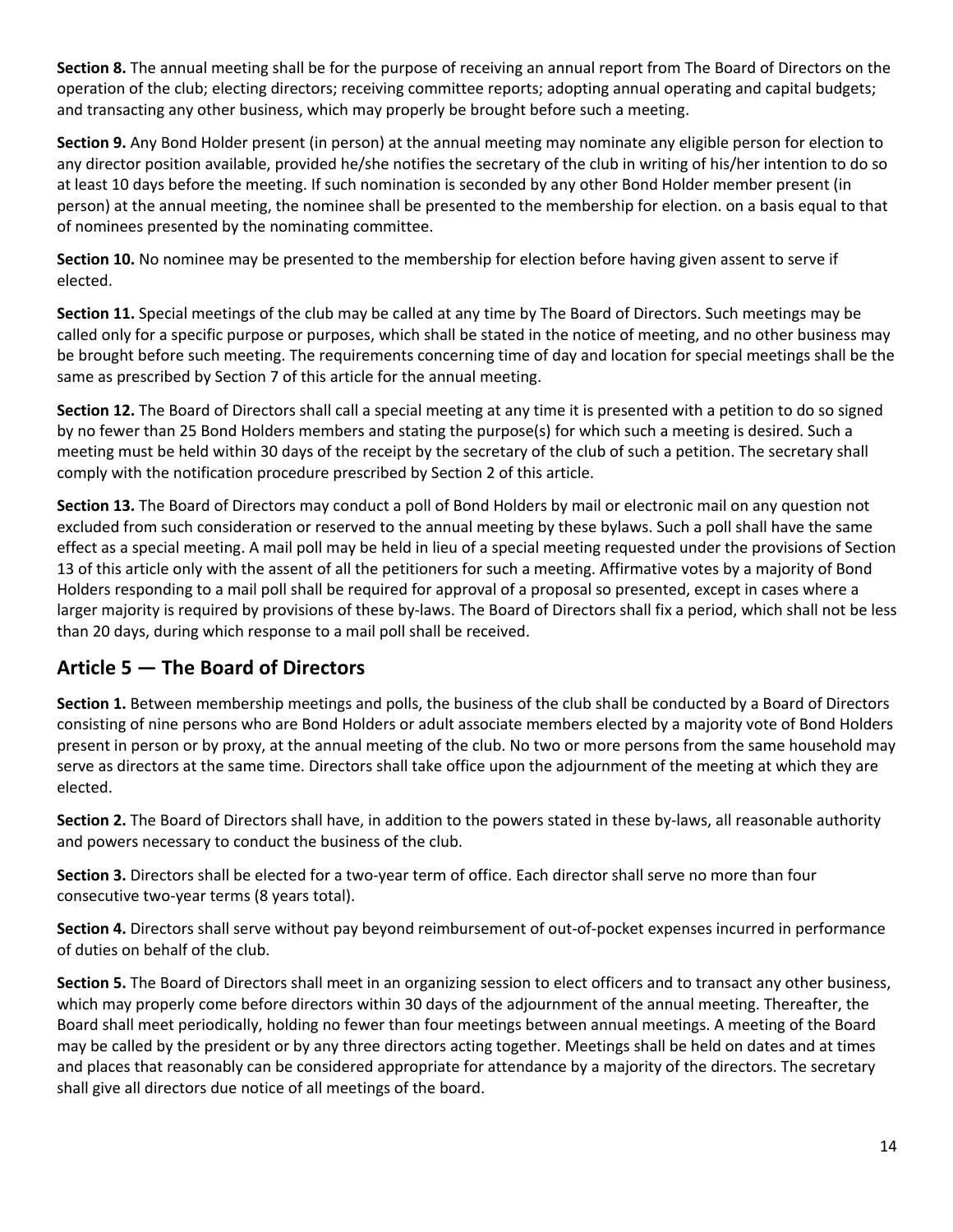**Section 6.** A quorum for the transaction of business at any meeting of The Board of Directors shall be five directors present in person or by telephone.

**Section 7.** All decisions by The Board of Directors shall be by majority of the directors present (in person) and voting, except in cases where a larger majority is required by these by-laws.

**Section 8.** Any Bond Holder or associate member of the club may attend any meeting of the Board of Directors, except that directors may declare a part of such meetings as executive session and exclude all but directors from that session provided the specific purpose(s) of executive session is/are stated. No vote in the executive session shall be binding upon the club. Any Bond Holder of the club is entitled to notice of meetings of the Board upon written request to the secretary.

**Section 9.** In the event of a vacancy on The Board of Directors, occurring between annual meetings, the remaining directors shall elect a replacement director to serve until the next annual meeting. A vacancy occurring within 30 days prior to the next annual meeting need not be filled. In the event of a vacancy on the Board beyond those created by the normal expiration of terms of office, Bond Holders at the annual meeting shall elect a replacement director to fill the remainder of the term of the person whose departure caused the vacancy. A person elected by the Board under the provisions of this section may be elected at the next annual meeting only to fill the unexpired term of the director whom he/she replaced. Any person serving less than two full years as a replacement director shall be eligible for re-election at an annual meeting to a full term.

**Section 10.** The Board of Directors may remove, for cause, any director by a two thirds majority vote of all directors exclusive of the director whose removal is at question. Such action and its cause(s) shall be entered into the permanent minutes of the board. Any director may be removed, for cause, at any annual or special meeting called for that purpose, by a two-thirds majority of all Bond Holders present and voting, either in person or by proxy, exclusive of the member whose removal as a director is at question. Such action may not be taken by a mail poll.

**Section 11.** The Board of Directors shall keep permanent minutes of all meetings and any other official proceedings, which minutes shall be open to inspection by any Bond Holder member or associate member of the club at any annual or special meeting or upon written request to the secretary of the club.

## **Article 6 — Officers**

**Section 1.** The Bboard of Directors, at its annual organizing meeting, shall elect, from among the Directors of the Club, a president, a vice president, a secretary, and a treasurer, who shall be the officers of the club. No person may hold more than one of these offices at any time.

**Section 2.** The president shall be the executive head of the club with all the usual powers and responsibilities of that office. In addition, he/she shall serve as chairperson of The Board of Directors and ex-officio member of all committees.

**Section 3.** The vice president shall, in the absence of the president, perform the functions of the president on an interim basis. In the event of a vacancy in the office of the president, he/she shall succeed immediately to the presidency.

**Section 4.** The secretary shall keep the permanent minutes of the board and all other books and records, other than financial, of the club; shall carry on all official correspondences and shall perform all other normal functions of his/her office. The secretary shall, in the absence of the president and vice president, perform the functions of the president on an interim basis.

**Section 5.** The treasurer shall be responsible for the financial books and records of the club and shall be responsible for collecting all revenue and paying all debts on behalf of the club and shall perform all other normal functions of his/her office. The treasurer shall, in the absence of the president, vice president and secretary, perform the functions of the president on an interim basis.

**Section 6.** The Board of Directors shall select from among the directors of the club a membership director, a personnel director, and a grounds /and maintenance director. No person who is an officer may hold these positions nor may any person hold more than one of these positions at any time. The membership director shall be responsible for those duties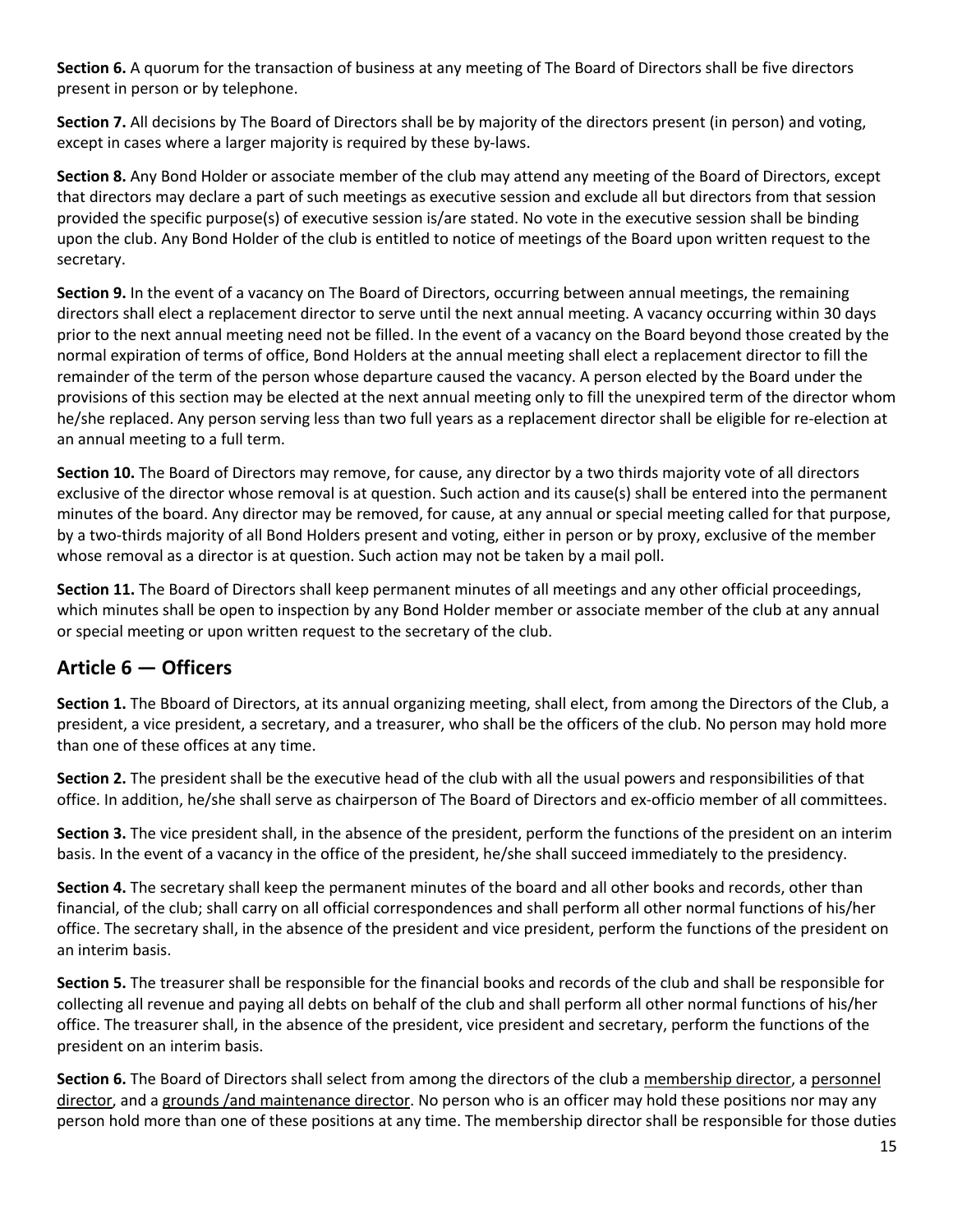specified in these by-laws pertaining to the maintenance of the club membership and such other related duties as may be prescribed by the board. The personnel director shall be responsible for those duties specified in these by-laws pertaining to the employment of a professional staff to operate the pool and other club facilities and such other related duties as may be prescribed by the board. The grounds/-and-maintenance director shall be responsible for maintaining in usable and serviceable condition all property and facilities of the club and for such related duties and may be prescribed by the board.

**Section 7.** The Bboard of Directors may appoint, either from among the directors or from among Bond Holders the membership or associate membership of the club, such other directors, as it deems appropriate for the operation of the club. These shall include, but not be limited to, a social director, a swim team director, and a communications director as required. These positions may be held by any bond holder member or associate member irrespective of any other office or position he/she may hold in the club.

**Section 8.** The terms of all officers and directors, except the president and the vice president, shall be at the pleasure of The Board of Directors. The president and the vice president shall serve from the annual organizing meeting of the board until the next annual meeting of the club. Any vacancy among the officers, except in the office of vice president, shall be filled promptly and, in no event, shall there be a vacancy in these offices at the annual meeting. The president or the vice president may be removed from office before the expiration of his/her term only through the procedures for the removal of a director established by Section 10 of Article 5 of these by-laws or by the procedures for the expulsion of a member established by Section 6 of Article 3 and Sections 9 and 15 of Article 9 of these bylaws.

**Section 9.** The Board of Directors shall be considered a continuing body and all actions taken by the board, except those prohibited by these by-laws, shall be binding upon successor boards unless and until rescinded by a board.

# **Article 7 — The Professional Staff**

**Section 1.** The Board of Directors shall employ a pool manager or pool management company; lifeguards (if pool manager is employed) and such other persons as are required to operate the pool and other club facilities. Only the pool manager and lifeguards (if pool management company is not hired) shall be employees of FairBlue Club Inc. and shall be compensated for their services.

**Section 2.** The personnel director shall be liaison between the professional staff and The Board of Directors. For the purposes of an employer-employee relationship, the line of authority shall pass from the president through the personnel director to the pool manager/pool management company and, through him/her, to all other persons on the professional staff. No other bond holder member of the club shall be deemed to have an employer-employee relationship with any person on the professional staff.

**Section 3.** The Board of Directors shall set whatever standards and conditions for initial and continued employment, including rates of compensation, it deems appropriate. The board shall be governed in this respect by all applicable laws and by all accepted practices applying to the employment of minors.

**Section 4.** The Board of Directors shall not enter into a contract or agreement concerning employment that extends beyond the date of the next annual meeting. The board shall have all usual powers for the termination of employment of any person on the professional staff at any time such termination is deemed appropriate.

**Section 5.** No Bond Holder or associate member or any person who is eligible to be an associate member by virtue of belonging to a member's family shall be employed on the professional staff. Nothing in this section shall prevent a person ineligible for such employment from being employed on a temporary or part-time basis and compensated for such employment in a capacity ancillary to the professional staff. If an ineligible part-time or temporary employee exhibits remarkable work ethic and fulfills their job description and employee contract for the current season, they may be considered for full time employment the following season with two thirds majority board approval.

**Section 6.** The Board of Directors may employ and compensate such other persons, whether Bond Holders, associate members or not, as it deems necessary to perform duties or services required by the club beyond operating the pool and other facilities. The terms of such employment shall be governed by Sections 3 and 4 of these articles.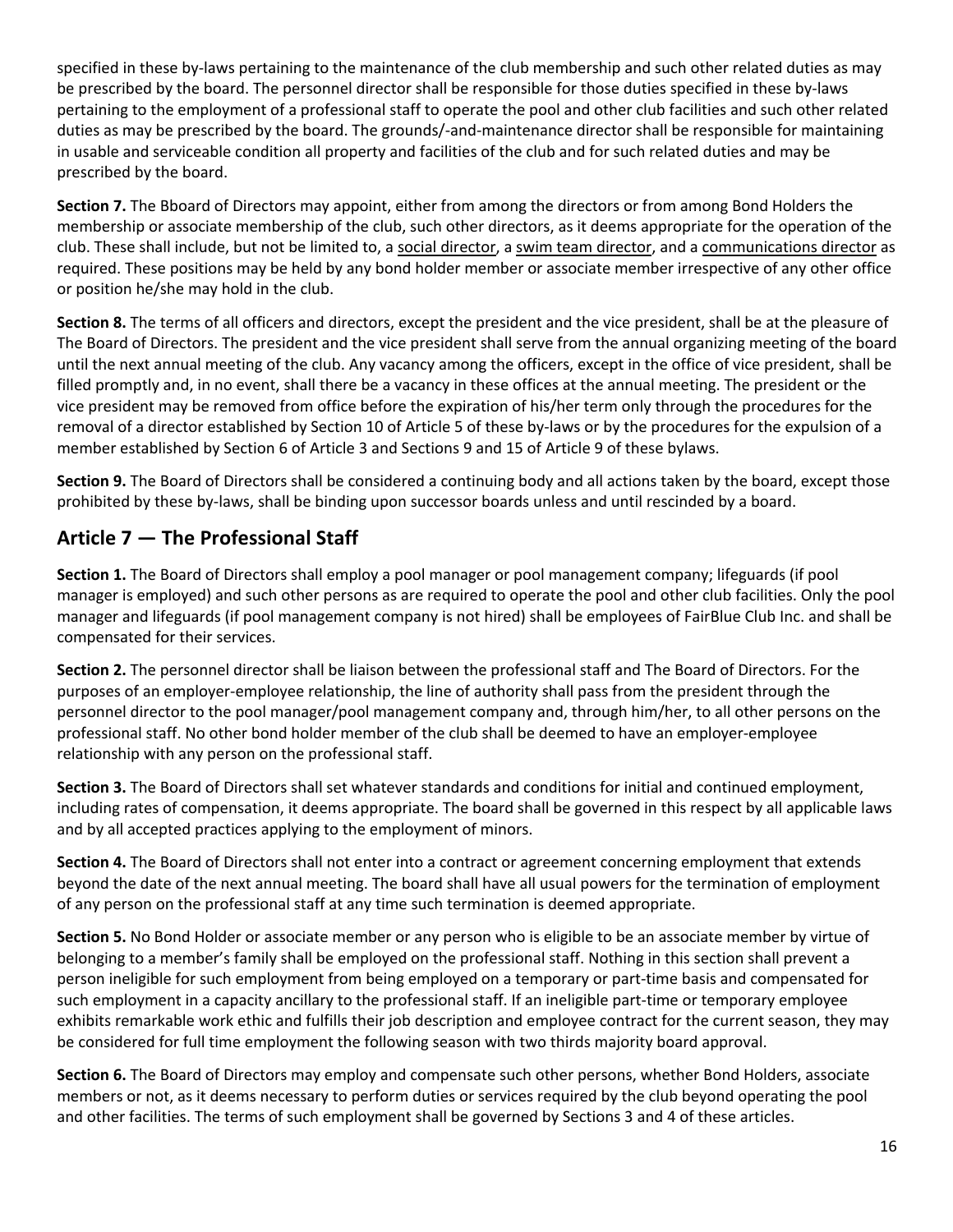**Section 7.** The Board of Directors shall cause to be in place a policy on equal opportunity and freedom from harassment.

# **Article 8 — Committees**

**Section 1.** In addition to the committees established by these by-laws, The Board of Directors is empowered to create from time to time such other committees it deems necessary or appropriate for the conduct of the operations or business of the club. Membership on any committee shall be without compensation and shall be drawn, to the extent practical, only from among members and associate members of the club. These committees shall serve at the pleasure of the board.

**Section 2.** Persons appointed by The Board of Directors as chairperson under the provisions of Article 6 of these by-laws also may appoint committees on an ad-hoc uncompensated basis to assist them in carrying out their responsibilities. Such committees shall serve at the pleasure of the chairperson appointing them.

**Section 3.** Activities of all committees shall be subject to the concurrence of the Board of Directors and no committees, or member thereof, may obligate the club to any extent except with the specific concurrence of the board.

## **Article 9 — Finances**

**Section 1.** The accounts of the club shall be maintained based on a fiscal year beginning October 1 and ending September 30 each year. The books of the club shall be closed 10 days before the annual meeting and not reopened until the annual meeting of The Board of Directors.

**Section 2.** The treasurer shall be the chief financial officer of the club. In addition to duties specified in Section 5 of Article 6 of these by-laws, it shall be his/her duty to adhere to the operating and capital budgets approved at the annual meeting and to guide the Board of Directors in any deliberations involving the budgets. The treasurer is empowered to veto any action by the board, which is, in his/her opinion, contrary to the provision of these budgets. Such veto may be overridden only by unanimous vote of all directors other than the treasurer.

**Section 3.** The operating budget presented by the treasurer to the annual meeting, in person or through his/her agent, shall list all revenue that reasonably can be expected to accrue to the club during the year and all normal operating expenses, which reasonably can be expected. It also shall provide for contingencies. The capital budget presented by the treasurer to the annual meeting, in person or through his/her agent, shall list all expenses, which reasonably can be expected in conjunction with the acquisition of new facilities and equipment and the improvement or replacement of existing facilities and equipment. It also shall list all reasonably expected sources of revenue for these purposes. Both budgets shall be in balance.

**Section 4.** Approval of the budgets by a majority vote of bond holders present, in person or by proxy, at the annual meeting and approval of amendments to the budgets by a majority vote of bond holders present, in person or by proxy, at any special meeting called for the purpose or by a majority of bond holders responding to a mail poll shall constitute authorization to The Board of Directors to spend the funds of the club for the purposes specified in the budgets. Nothing in this section shall prevent the board from making minor adjustments, in the normal course of operations, to individual categories within the approved budgets so long as such adjustments do not, in the opinion of the treasurer, violate the intent of the members when approving the budgets. The board is not empowered to transfer items between Operating and Capital budgets nor is it empowered to increase the total of either budget except by recourse to amendment as prescribed by this section or by recourse to the procedure for emergency spending prescribed by Sections 11 and 13 of these articles.

**Section 5.** All expenditures more than \$100 shall be specifically approved by The Board of Directors and all expenditures more than \$500 shall be specifically approved in advance by the board. Such approval shall be entered into the permanent minutes of the board. Any funds unspent at the conclusion of the fiscal year shall be carried as income items, into the budgets for the following years.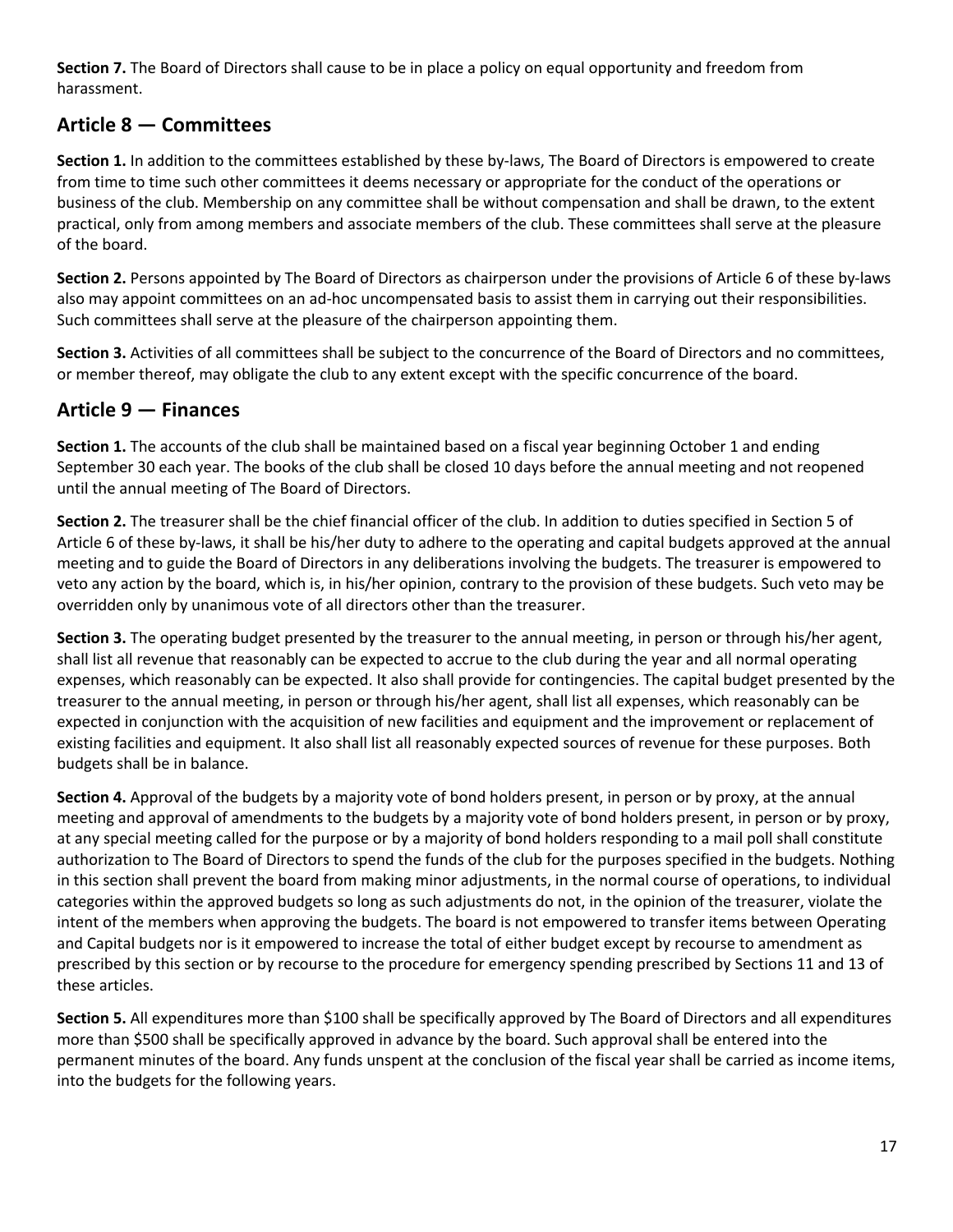**Section 6**. All funds of the club shall be kept on deposit in recognized commercial banks, savings institutions, or both in accounts, which may be drawn upon when and as needed for the club's purposes. Withdrawals and disbursements from these accounts shall be by check or other instrument signed by the treasurer or in his/her absence by another director authorized by The Board of Directors to do so. The board may, at any time, order an audit of these accounts and shall do so no less frequently than every three years. The treasurer shall present to the annual meeting and to all special meetings and to the board upon request a statement showing the current financial position of the club.

**Section 7.** The Board of Directors shall require that any person having access to the club's funds be bonded (or covered by insurance endorsement) at the expense of the club.

**Section 8.** The Board of Directors each year shall set a schedule of dues, which will produce the level of income specified in the operating budget approved by the bond holders of the club. Such dues shall be applied equally to all bond holders and to all associate members, except that the board is empowered to waive payment of dues by all associate members younger than a minimum age it deems appropriate. The board is not empowered to waive payment of dues by any individual bond holder or associate member. Dues rates shall be fixed, and the membership notified at least 30 days prior to the opening of the pool season. Additional dues may not be charged in the same calendar year nor may the dues schedule be changed after this notification.

**Section 9.** All bond holders' of the club must pay, in full, annual dues for themselves and on behalf of associate members in their households before the start of the pool season. Any bond holder more than 30 days in arrears on the payment of annual dues shall be notified of such delinquency. If payment is not made within 15 days of such notification, the Board of Directors is empowered to expel the offending member. Such expulsion shall be accomplished by calling his/her bond certificate of membership and redeeming it in accordance with Section 13 of Article 2 of these by-laws.

**Section 10.** The Board of Directors also is empowered to establish guest privileges and to set a schedule of fees for such privileges. It also is empowered to set fees for all services rendered by the club in addition to providing the facilities to which members and associate members are entitled. Such fees shall be in reasonable relationship to the cost of the services provided. The fees shall be paid before any privilege is extended or service provided.

**Section 11.** In the event of emergency or circumstances unforeseen at the time the members approved the budget, The Board of Directors is empowered to spend no more than \$10,000 to assure the continued operation of the club and its facilities. The board is further empowered to commit the club to a debt of not more than \$2,500 for this purpose. Such spending and commitment must be approved by two-thirds of the directors and entered into the permanent minutes of the board. This procedure shall not apply to expenditures beyond the budgets, which reasonably could be submitted to the members as an amendment to the approved budgets in accordance with the provisions of Section 4 of this article.

**Section 12.** In the event of extraordinary financial obligation upon the club, the Board of Directors is empowered to levy an assessment upon each member not to exceed, in any year, the members' annual dues, exclusive of dues paid for associate members in his/her household. Such an assessment must be approved by two-thirds of the directors and shall be entered into the permanent minutes of the board. Such an assessment shall be due and payable 30 days after the members are notified by mail.

**Section 13.** Any expenditure or assessment above the limits set by Sections 11 and 12 of these articles isn subject to approval of the bond holders of the club at the annual meeting or, at a special meeting called for that purpose or through a mail poll.

**Section 14.** Members shall be responsible for the payment of all charges and liabilities arising out of their use of the club's property or facilities or from the use of the property or facilities by associate members in their household or by guests admitted to the club property on their behalf. This responsibility shall include, but not be limited to, repair or replacement of property or equipment damaged or destroyed, whether by accident, negligence or otherwise. In the event of a dispute over the amount or the appropriateness of such charges and liabilities., The Board of Directors shall make the final determination through due process.

**Section 15.** The Board of Directors is empowered to expel any Bond Holder who refuses or fails to pay any duly imposed assessment, fee, charge, or liability. In such event, the board shall establish a procedure similar in nature to the one